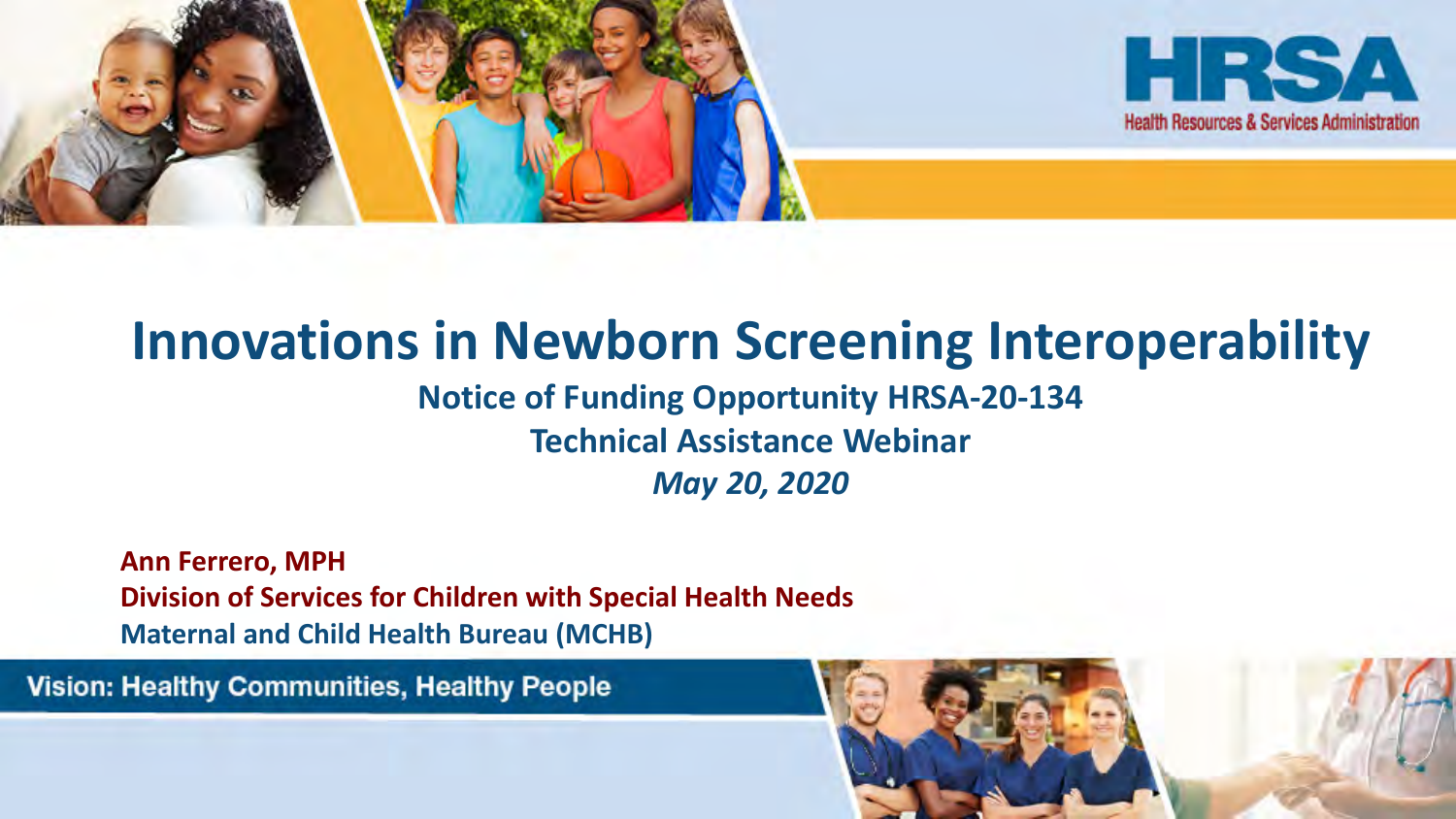## **Housekeeping items**

- **How to access the Notice of Funding Opportunity (NOFO)**
- **Download today's presentation**
- **[Program website: https://www.hrsa.gov/grants/find-funding/hrsa-20-](https://www.hrsa.gov/grants/find-funding/hrsa-20-134) 134**



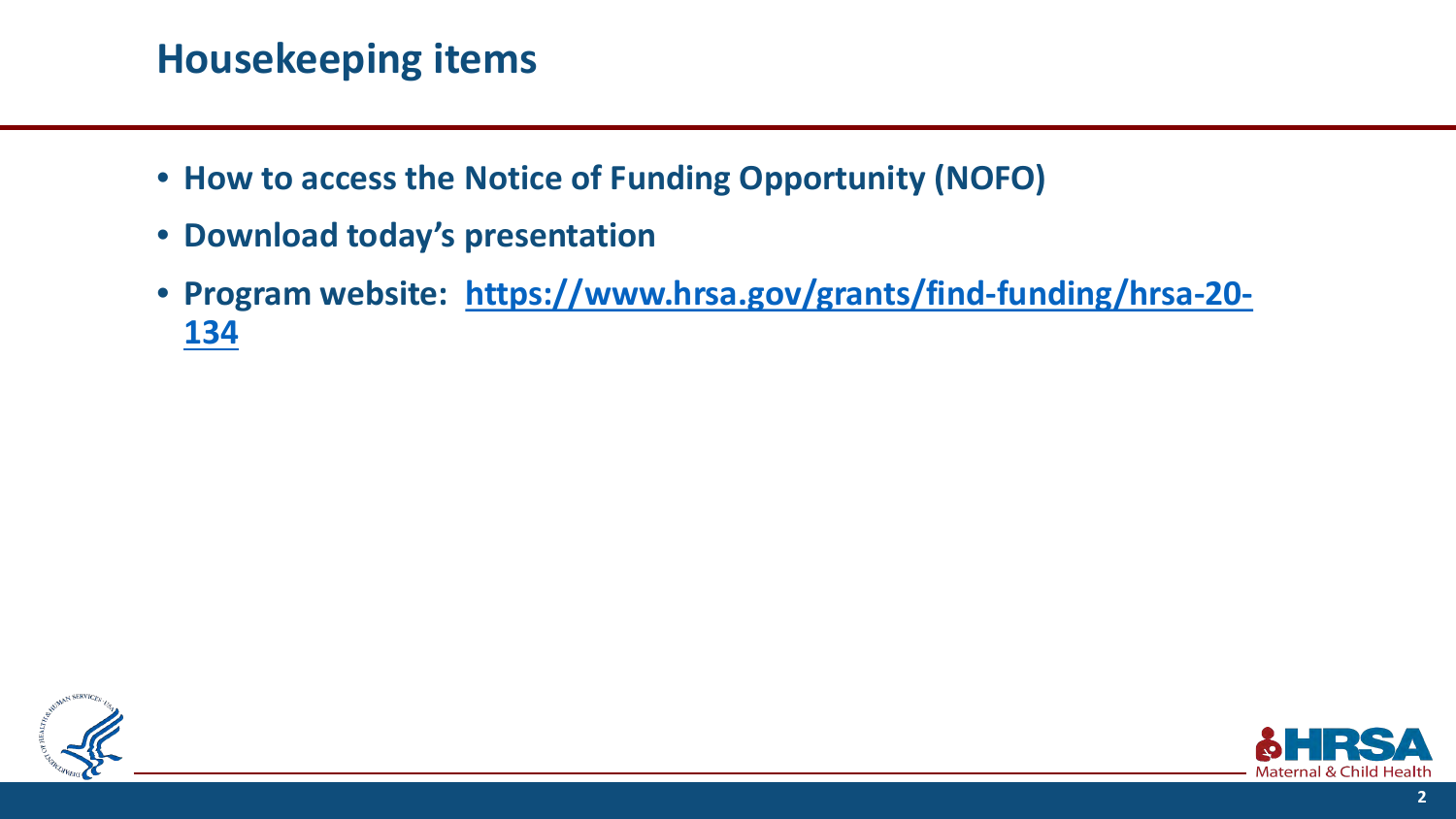#### **How to access the NOFO**

#### • **MCHB Funding Opportunities**

- **<https://mchb.hrsa.gov/fundingopportunities/>**
- **Select "Download Notice of Funding Opportunity**
- **Grants.gov**
	- **Search HRSA-20-134**
	- **Select Package**
	- **Select Preview**
	- **Download Instructions**



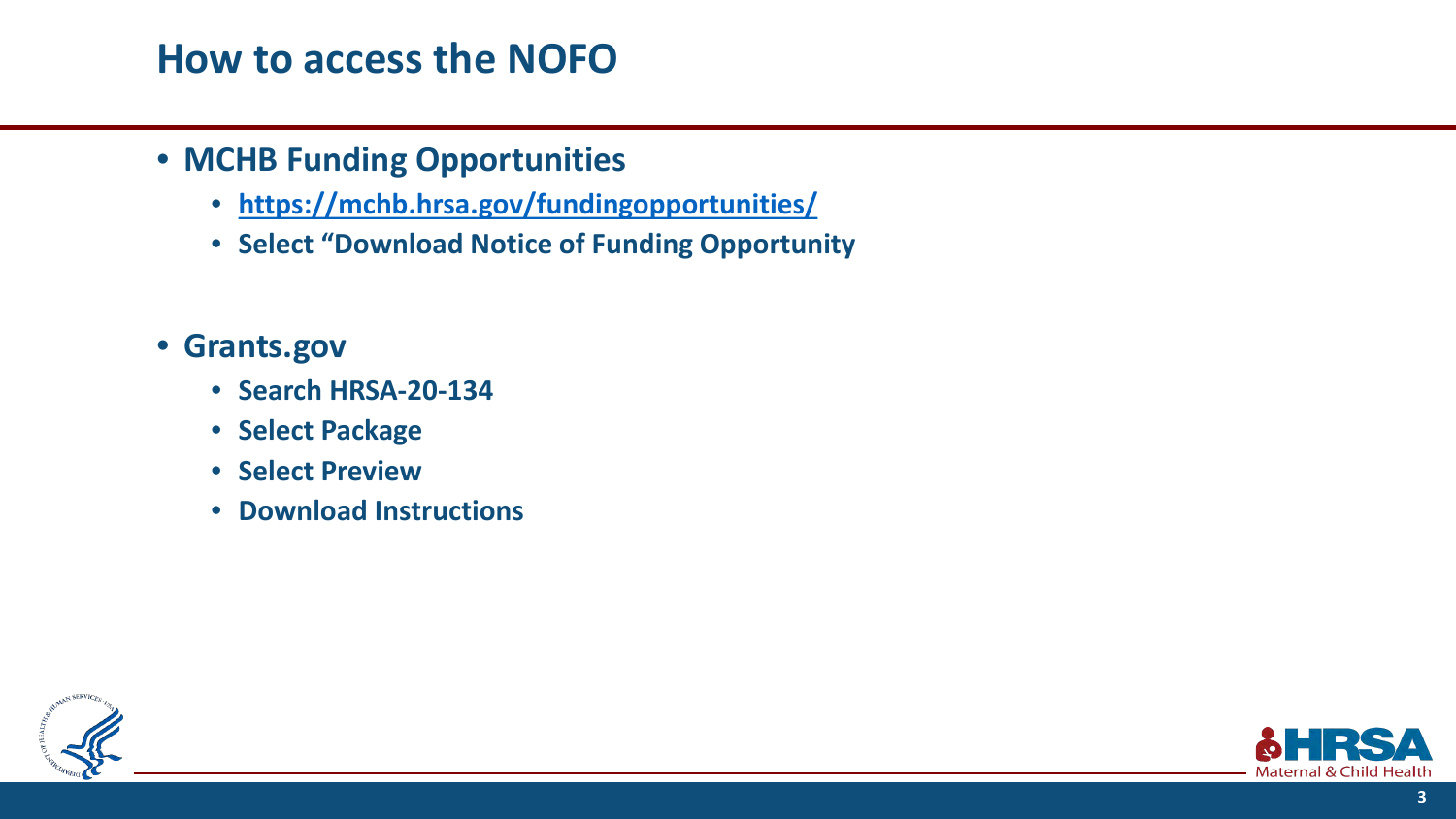#### **HRSA SF-424 Application Guide**

- **General information about the application process**
- **Registering in grants.gov and using Workspace**
- **Budget forms**
- **Formatting guidelines**
- **[Website: SF-424 Application](https://www.hrsa.gov/sites/default/files/hrsa/grants/apply/applicationguide/sf-424-app-guide.pdf) Guide**





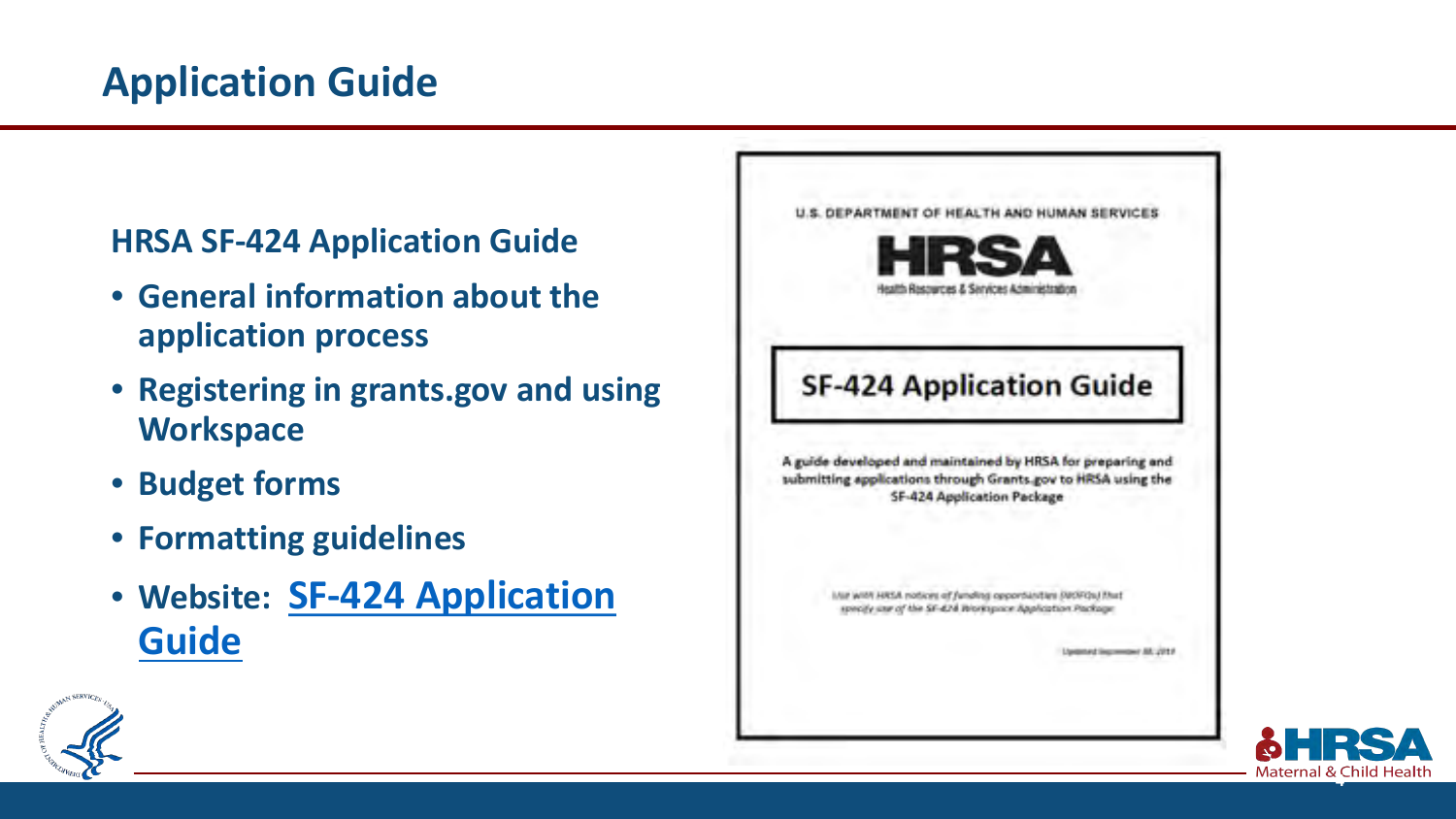- **The purpose of this program is to enhance data interoperability in the newborn screening (NBS) system. The recipient will accomplish this by serving as a national leader and resource on health information data interoperability and providing technical assistance, training, and education in data interoperability to state NBS programs.**
- **Interoperability is defined as the ability of different information systems, devices, and applications ('systems') to access, exchange, integrate, and cooperatively use data in a coordinated manner, within and across organizational, regional, and national boundaries, to provide timely and seamless portability of information and optimize the health of individuals and populations globally. 1**



<sup>1</sup> Healthcare Information and Management Systems Society, Inc. (HIMSS). "What is Interoperability in Healthcare?"<https://www.himss.org/what-interoperability>

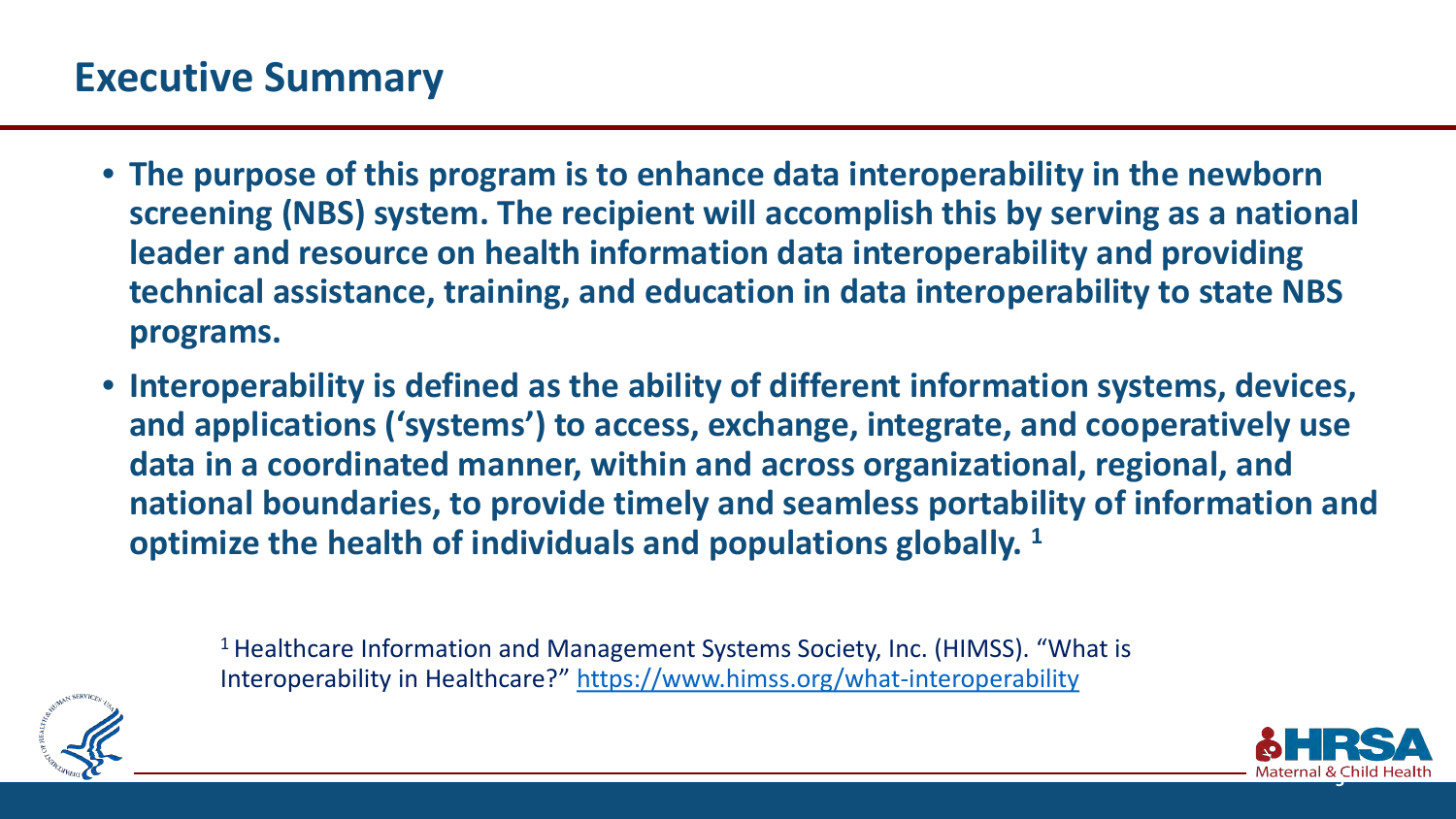### **Program Overview**

- **Number of awards: 1**
- **Maximum funding amount: \$1,300,000 per year**
- **Period of Performance: September 1, 2020 through August 31, 2023 (3 years)**
- **Type of award: Cooperative Agreement**
- **Application due date: July 1, 2020**
- **Projected start date: September 1, 2020**



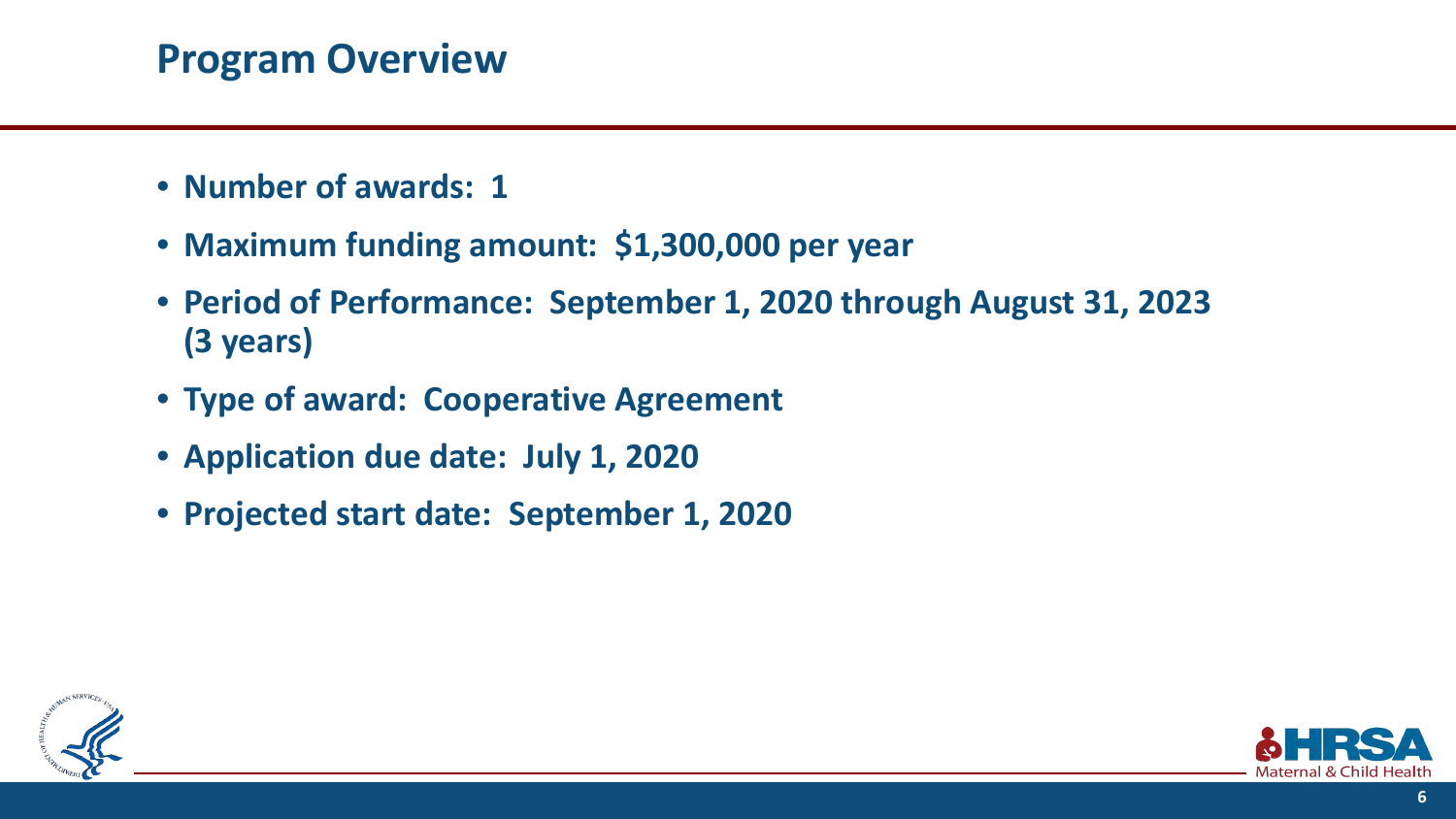#### **Program Goal**

- **The goal of this program is to reduce morbidity and mortality associated with heritable disorders in newborns and children by enhancing data interoperability in the NBS system.**
- **Achieving data interoperability will improve the ability of states to conduct screening and report results in a timely manner, which increases the likelihood that infants with one of these newborn screening conditions will receive timely diagnoses and treatment.**



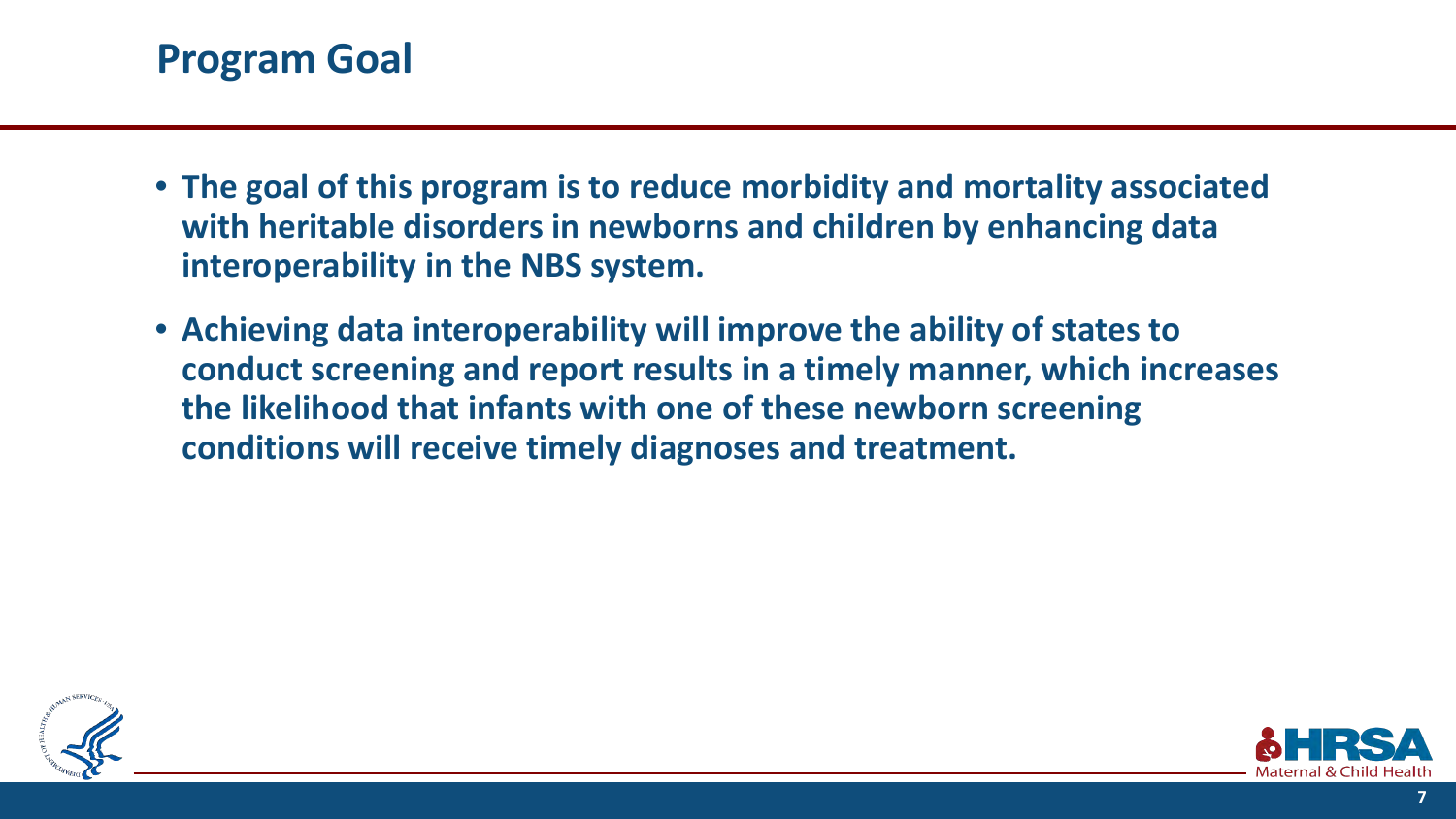#### **Program Objectives**

- **By August 2021, will establish a pubic facing website for resources and materials on interoperability for use in newborn screening programs.**
- **By August 2023, 80 percent of newborn screening programs in the United States and territories will report use of resources and materials on interoperability developed by INBSI.**
- **By August 2023, provide direct technical assistance and support to develop a comprehensive state interoperability plan to at least 20 states.**
- **By August 2023, 100 percent of the states receiving direct technical assistance and support will report development of a comprehensive plan and timeline for achieving interoperability.**
- **By August 2023, disseminate nationally a report on its work in supporting newborn screening interoperability, to include information and data collected from the states that use the resources and materials on interoperability that the recipient has developed and posted.**

**The recipient is expected to collect and report data annually to HRSA on progress toward meeting the objectives listed above.**



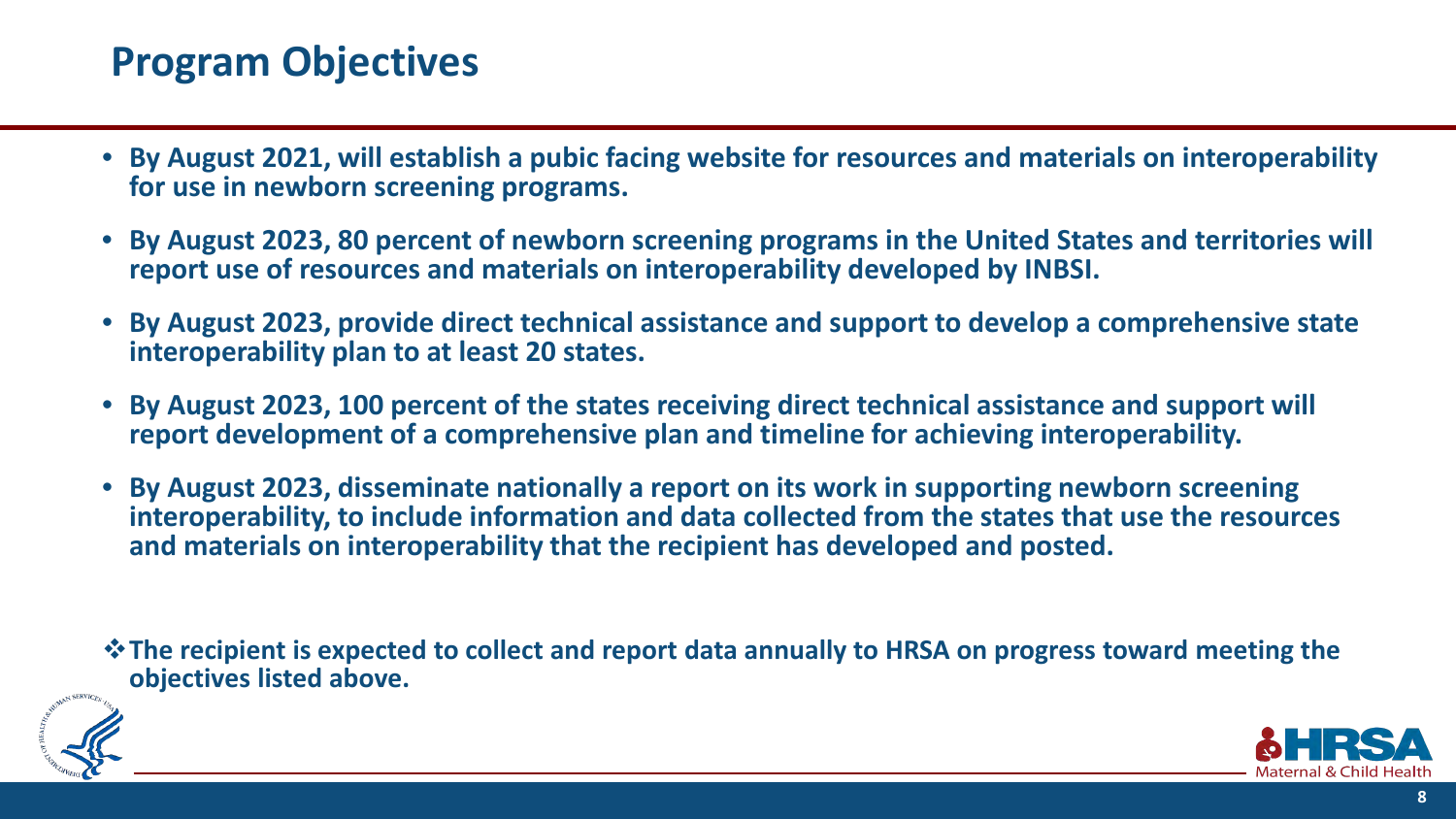### **Eligible Applicants**

- **1. A state or a political subdivision of a state**
- **2. A consortium of two or more states or political subdivisions of states**
- **3. A territory**
- **4. A health facility or program operated by or pursuant to a contract with or grant from the Indian Health Service**
- **5. Any other entity with appropriate expertise in newborn screening, as determined by the Secretary**

**"State" includes, in addition to the several states, only the District of Columbia, Guam, the Commonwealth of Puerto Rico, the Northern Mariana Islands, the Virgin Islands, American Samoa, and the Trust Territory of the Pacific Islands.**



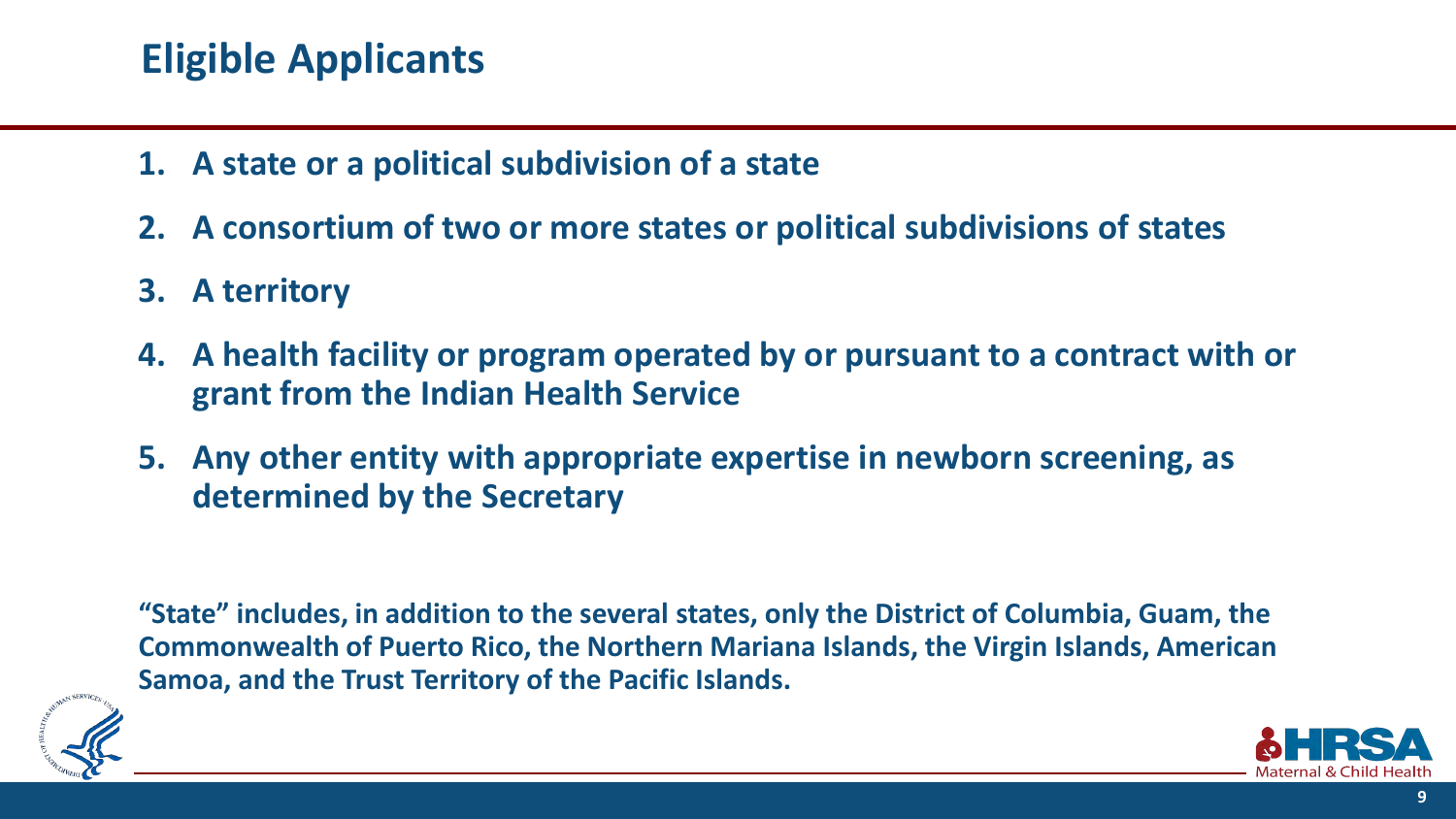#### **Eligible Applicants**

#### **#1. A state or a political subdivision of a state**

- **"State" includes, in addition to the several states, only the District of Columbia, Guam, the Commonwealth of Puerto Rico, the Northern Mariana Islands, the Virgin Islands, American Samoa, and the Trust Territory of the Pacific Islands.**
- **A political subdivision is a separate legal entity of a State which usually has specific governmental functions. The term ordinarily includes a county, city, town, village, or school district, and, in many States, a sanitation, utility, reclamation, drainage, flood control, or similar district." A political subdivision's legal status is governmental.**



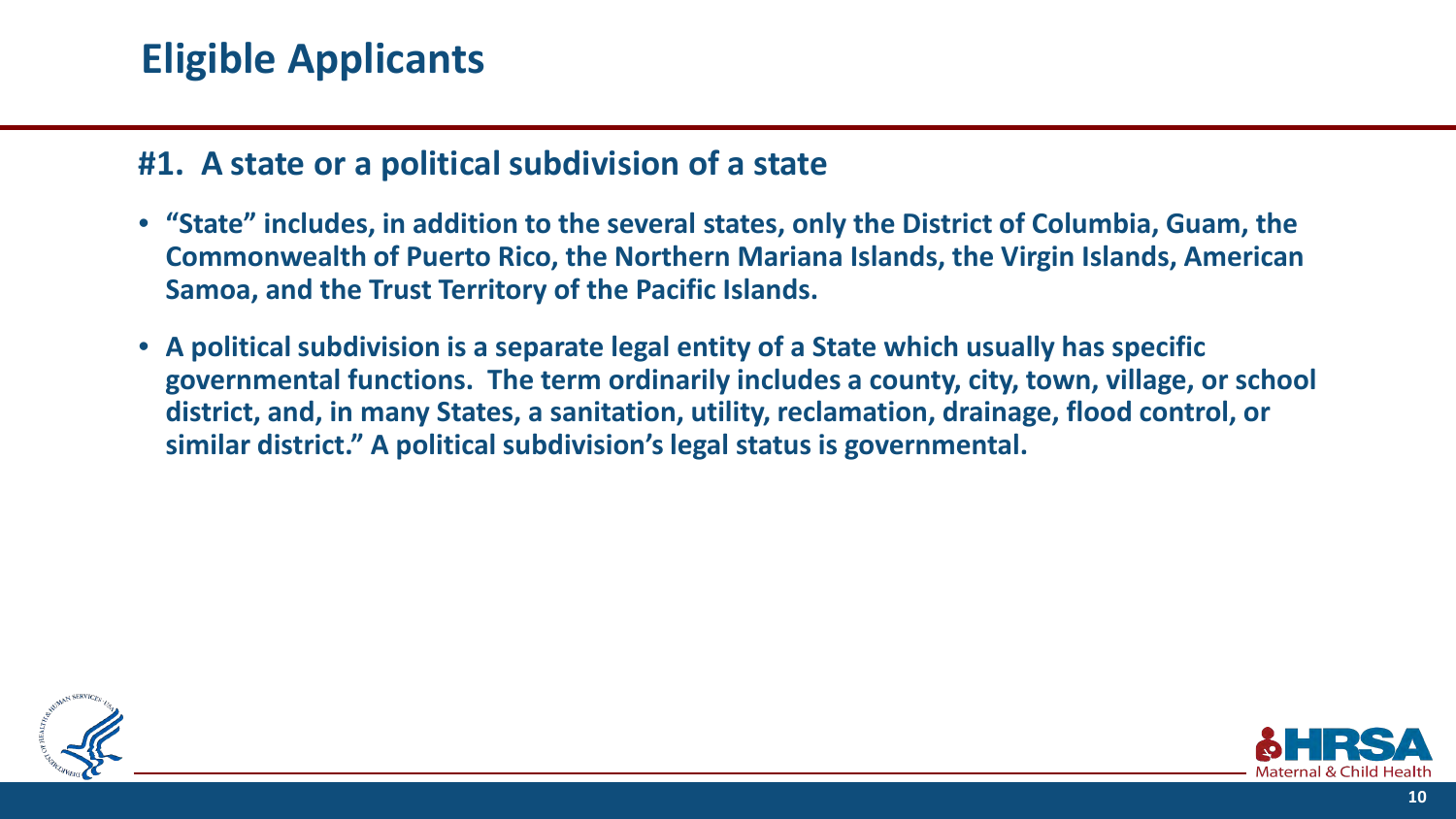### **Eligible Applicants**

#### **#5. Any other entity with appropriate expertise in newborn screening, as determined by the Secretary**

- **Program purpose: to enhance data interoperability in the newborn screening (NBS) system**
- **Serve as a national leader and resource on health information data interoperability and providing technical assistance, training, and education in data interoperability to state NBS programs.**
- **Approval Factors (page 5)**
- **Methodology (pages 7-10)**



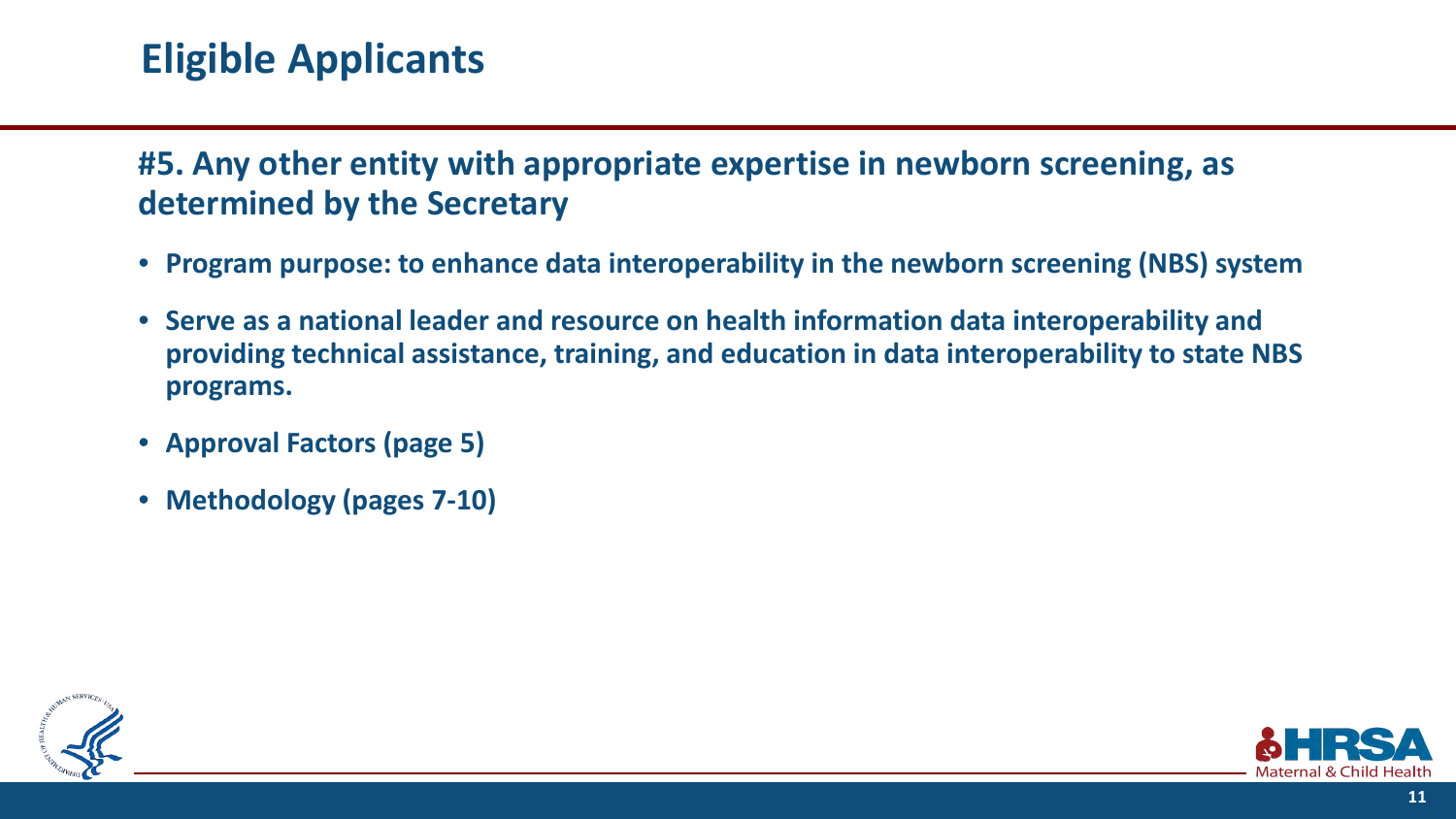### **Supplement not supplant**

**Per statute, funds appropriated under this section shall be used to supplement and not supplant other federal, state, and local public funds provided for activities of the type described in this section.** 

**Accordingly, recipients must ensure that they do use funds made available under this NOFO to supplement and not supplant other federal, state, and local public funds provided for activities of the type described in this NOFO.**



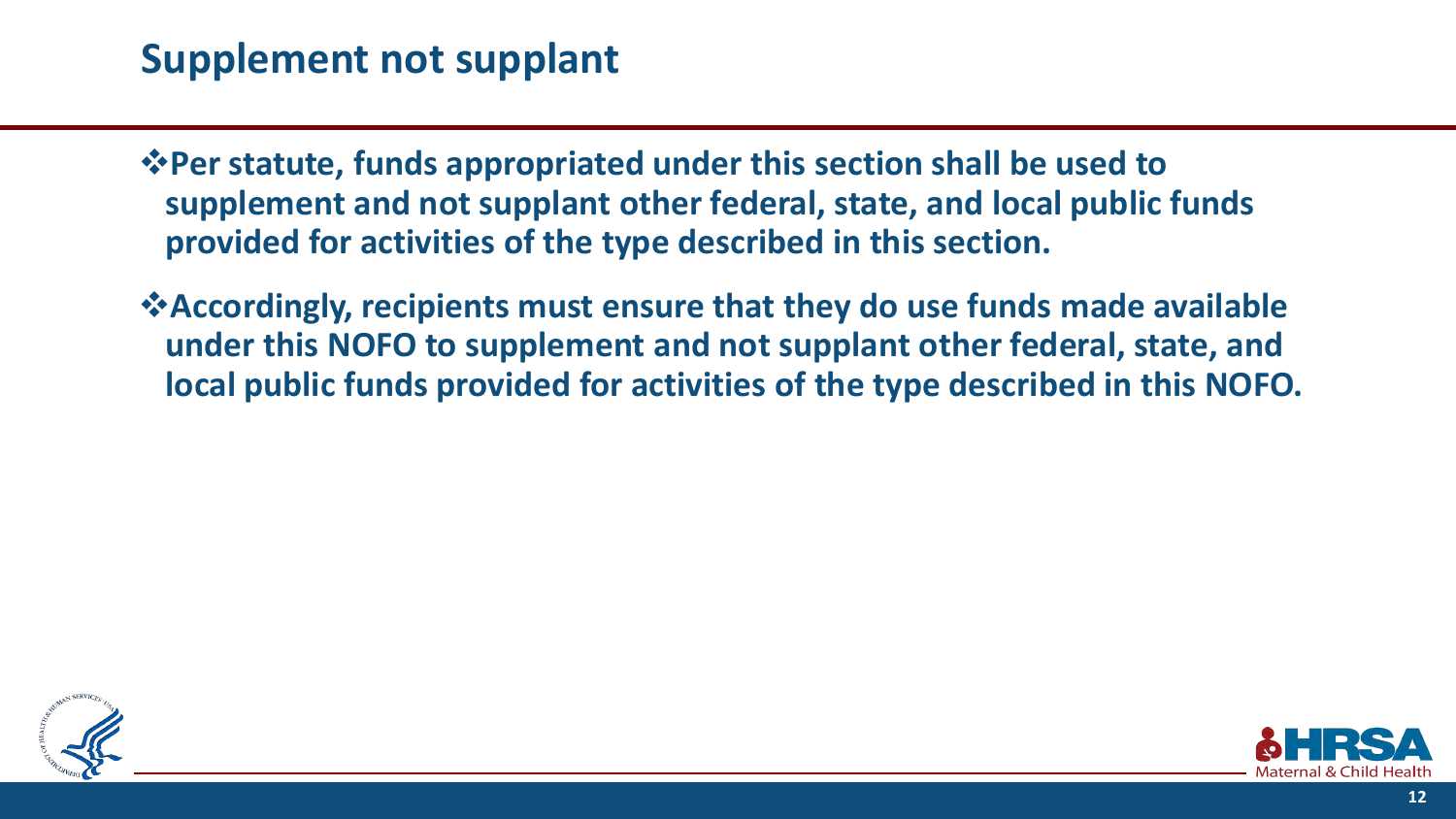#### **Approval Factors and Assurances**

- **Approval Factors: An application for a grant shall not be approved unless the application contains assurances (as Attachment 7) that the eligible entity has adopted and implemented, is in the process of adopting and implementing, or will use amounts received under such grant to adopt and implement the guidelines and recommendations of the Advisory Committee on Heritable Disorders in Newborns and Children (ACHDNC) that are adopted by the Secretary and in effect at the time the grant is awarded.**
- **Attachment 7: Assurances as detailed in the APPROVAL FACTORS section. Briefly describe (not more than one page) how program activities support or will support the ACHDNC guidelines and recommendations.**



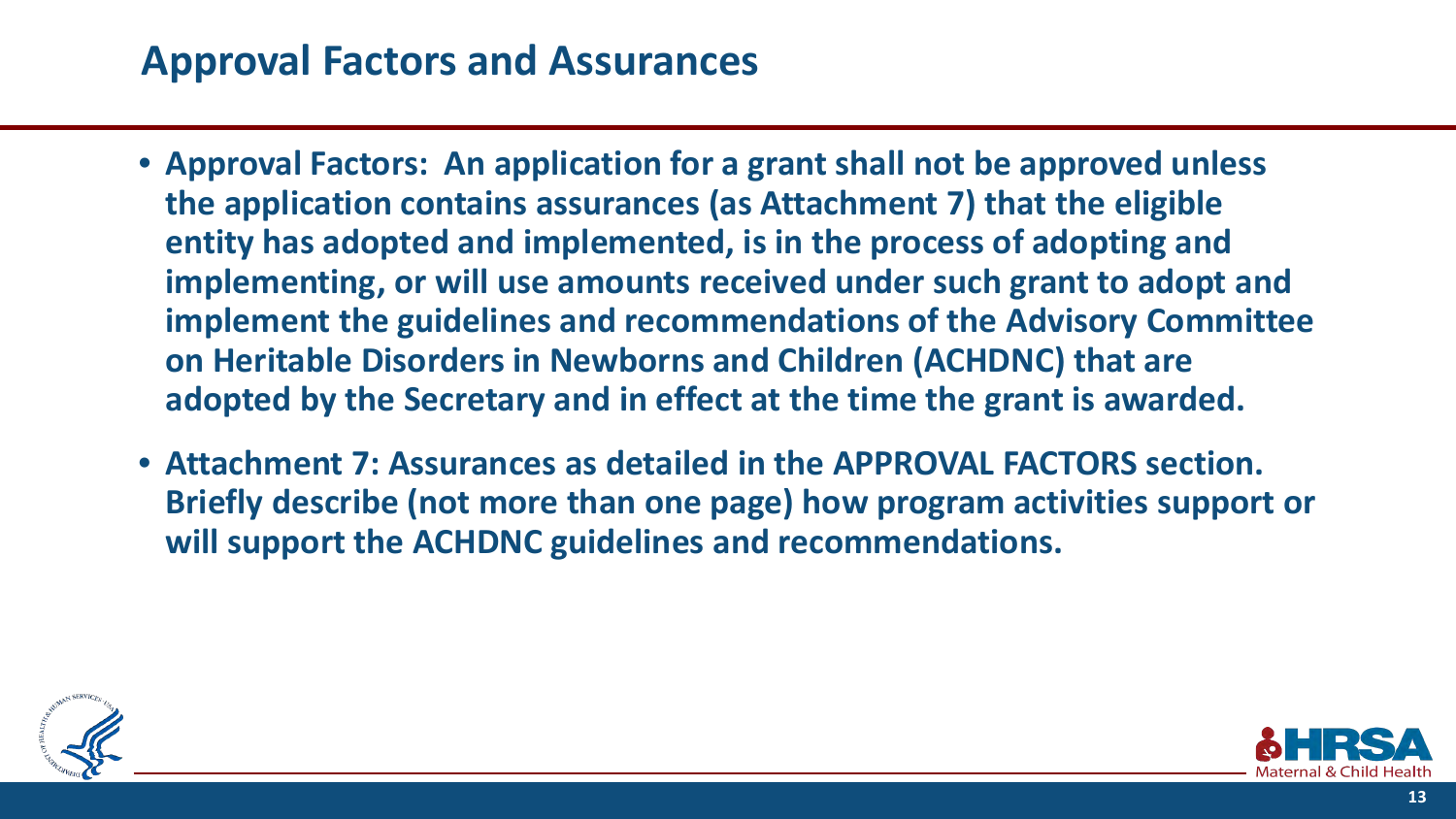## **Project Narrative**

| <b>Application Section</b>                                                                                                                                                                                                            | <b>NOFO Pages</b> |
|---------------------------------------------------------------------------------------------------------------------------------------------------------------------------------------------------------------------------------------|-------------------|
| <b>Project Abstract</b>                                                                                                                                                                                                               | Page 7            |
| <b>Project Narrative</b><br>Introduction<br><b>Needs Assessment</b><br>Methodology<br><b>Work Plan</b><br>• Resolution of Challenges<br><b>Evaluation and Technical Support Capacity</b><br>$\bullet$<br>• Organizational Information | Pages 7-12        |
| <b>Budget</b>                                                                                                                                                                                                                         | Page 12           |
| <b>Budget Narrative</b>                                                                                                                                                                                                               | Page 12           |
| Attachments                                                                                                                                                                                                                           | Pages 13-14       |



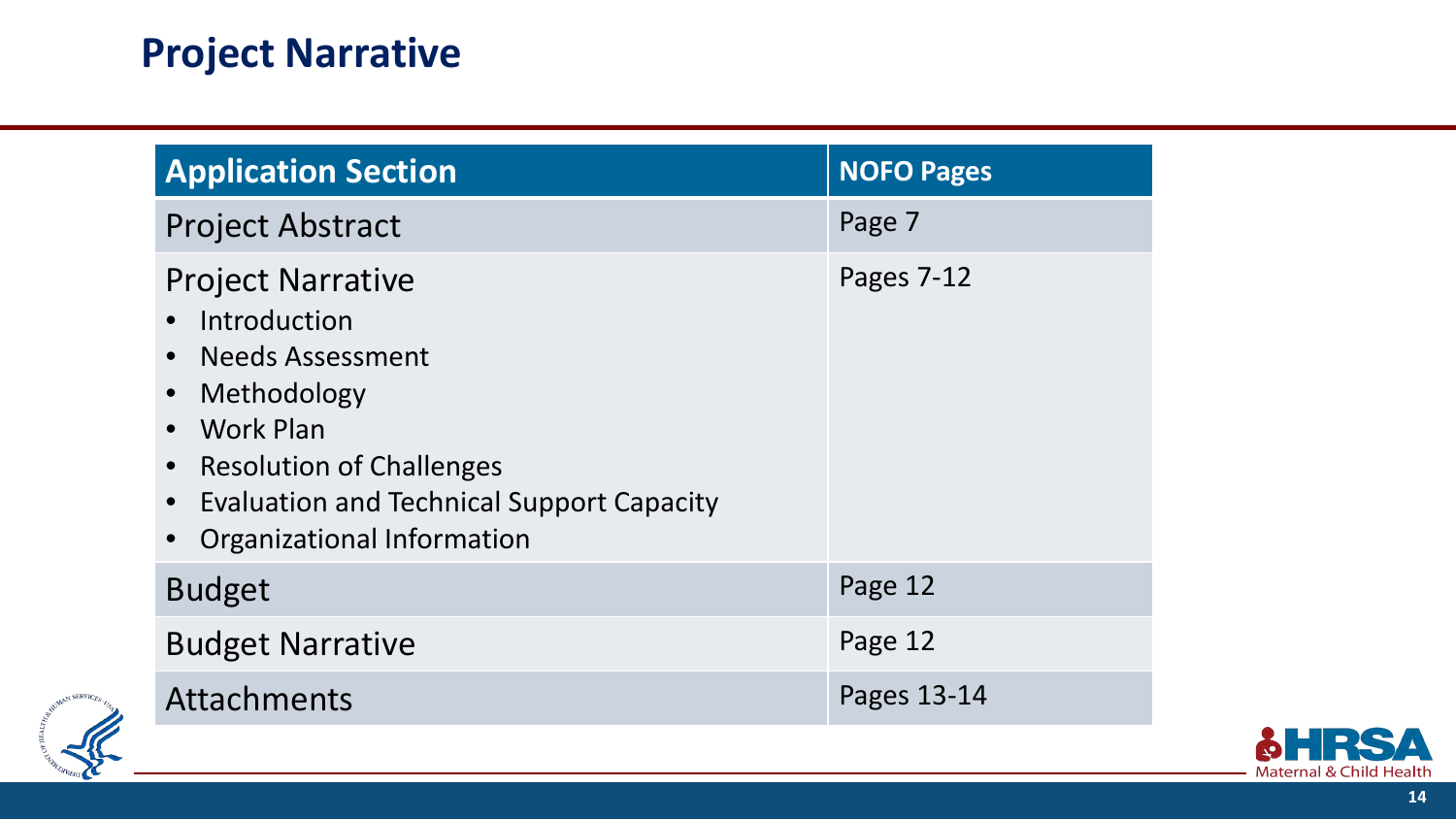## **Methodology**

- **1. Establish a National Resource Center on NBS Interoperability**
	- **Support and Maintain a Website**
	- **Environmental Scan of Interoperability in NBS**
	- **Collect and Disseminate Best Practices**
- **2. Technical Assistance and Support to State NBS Programs**
	- **Establish State Teams – minimum 20**
	- **State Readiness Assessments**
	- **Training and Technical Assistance**
	- **Facilitate State Interoperability Plans**
- **3. Sustainability Plan**



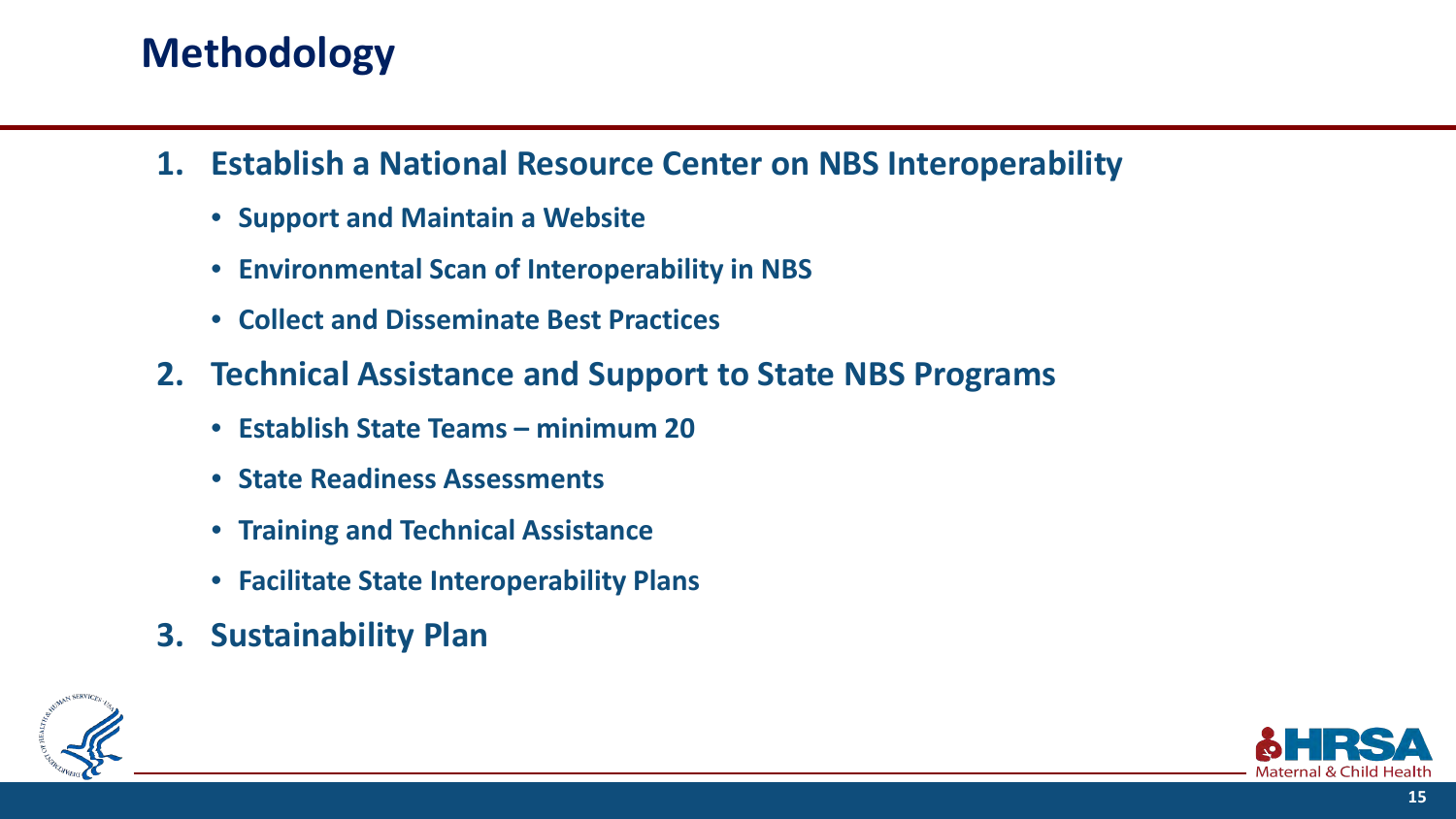### **Evaluation and Technical Support Capacity**

- **Number of state newborn screening staff participating in training/education sessions on informatics, as it relates to interoperability**
- **Number of state newborn screening staff that report increased knowledge after participating in training**
- **Number of states that received technical assistance on development of interoperability plan**
- **Number of educational resources developed**
- **Number of webinars, conferences, or educational opportunities offered**
- **Number of state NBS programs using resources developed by INBSI**
- **Number of states receiving technical assistance from INBSI**
- **Number of states developing an interoperability plan using information and resources provided by INBSI**



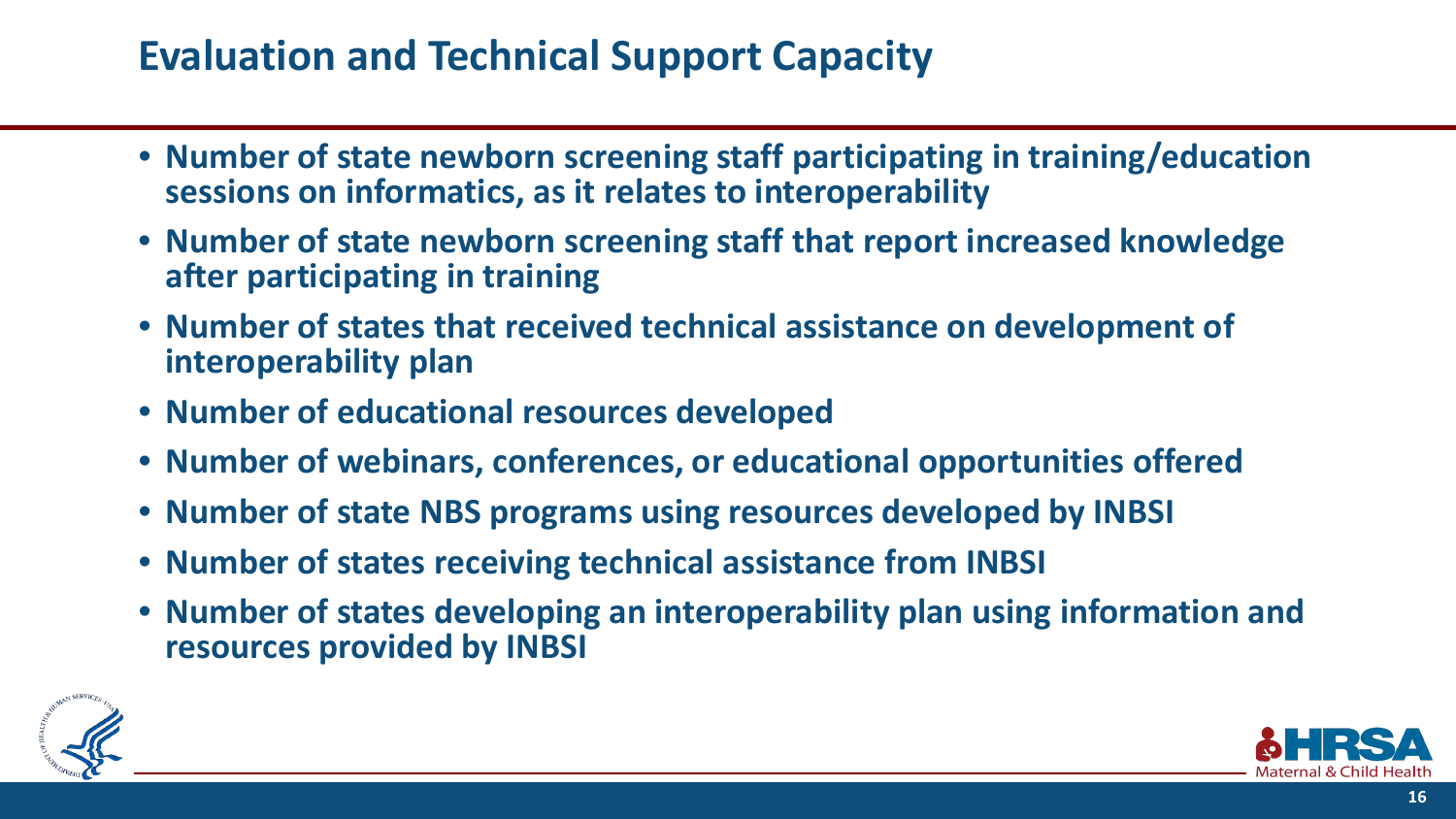#### **Discretionary Grant Information System (DGIS) Measures**

- **Review the listing of administrative forms and performance measures for this program at [DGIS Performance Measures](https://grants6.hrsa.gov/MchbExternal/DgisApp/formassignmentlist/UH7_1.html)**
	- **Core**
		- **Grant Impact**
		- **Quality Improvement**
		- **Health Equity**
	- **Capacity Building**
		- **State Capacity for Advancing the Health of MCH Populations**
		- **Technical Assistance**
		- **Impact Measurement**
		- **Sustainability**
		- **Products**
	- **Perinatal and Infant Health** 
		- **Newborn Screening**



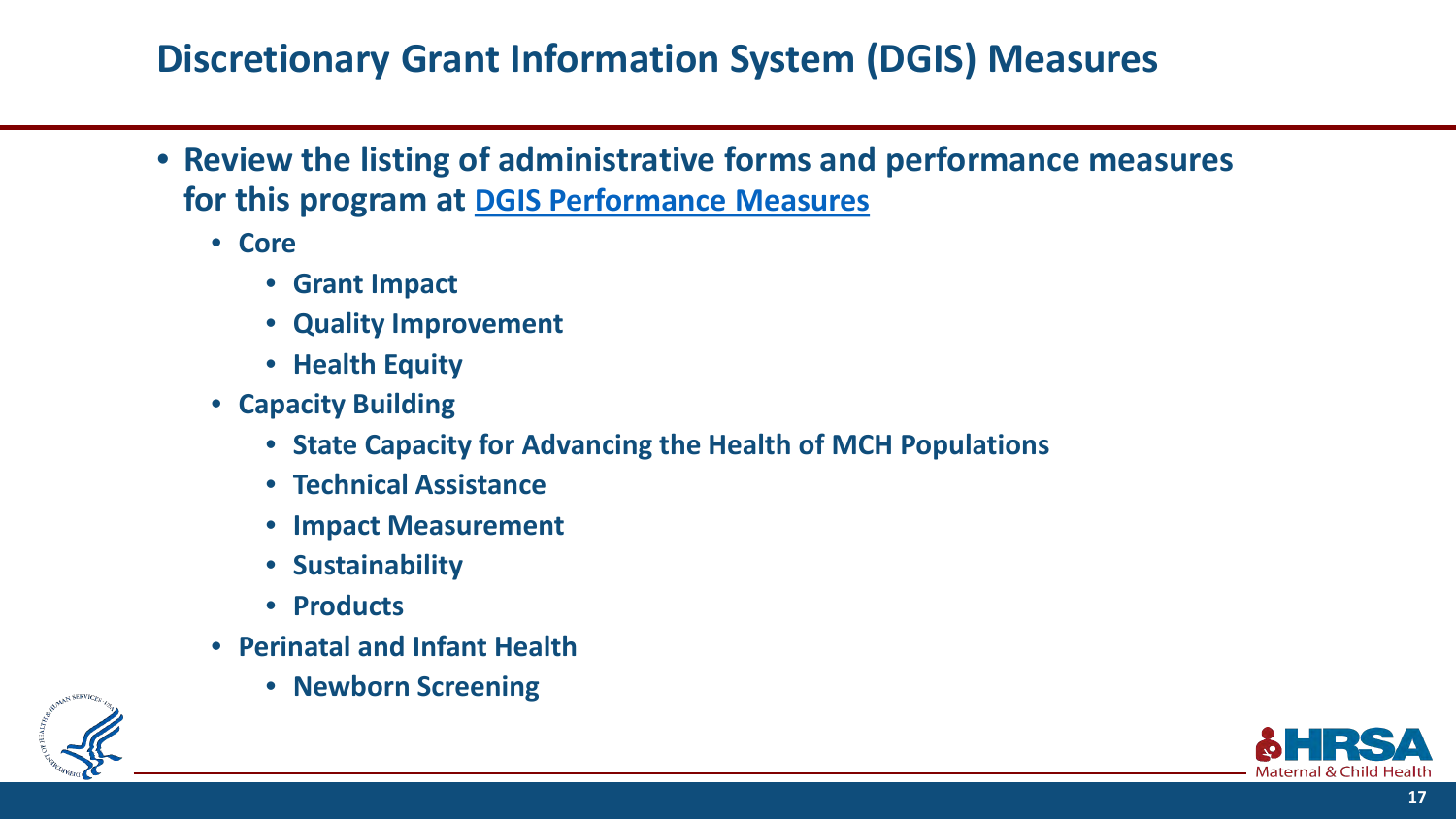#### **Budget**

- **See Section 4.1.iv of HRSA's SF-424 Application Guide.** 
	- **A budget that follows the Application Guide will ensure that you will have a wellorganized plan.**
	- **Note Salary Limitation: "None of the funds appropriated in this title shall be used to pay the salary of an individual, through a grant or other extramural mechanism, at a rate in excess of Executive Level II."**
- **Reminder: The Total Project or Program Costs are the total allowable costs (inclusive of direct and indirect costs) incurred by the recipient to carry out a HRSA-supported project or activity.**



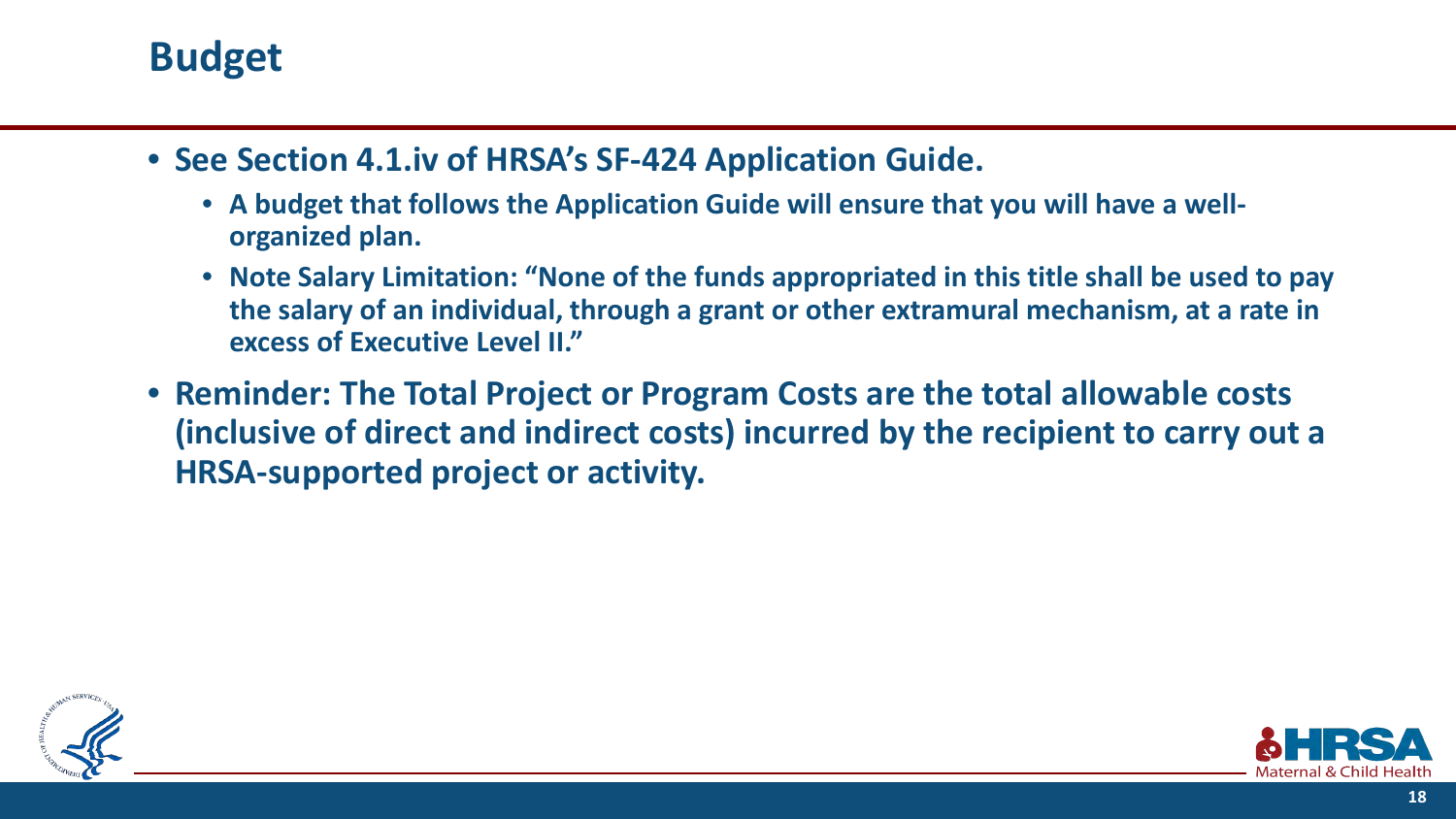#### **Budget**

**The Innovations in NBS Interoperability program requires funding for the following activities:**

- **Budgeting adequate resources to support participating state NBS programs in development of interoperability plans.**
- **Convening annual national meetings of state newborn screening programs.**



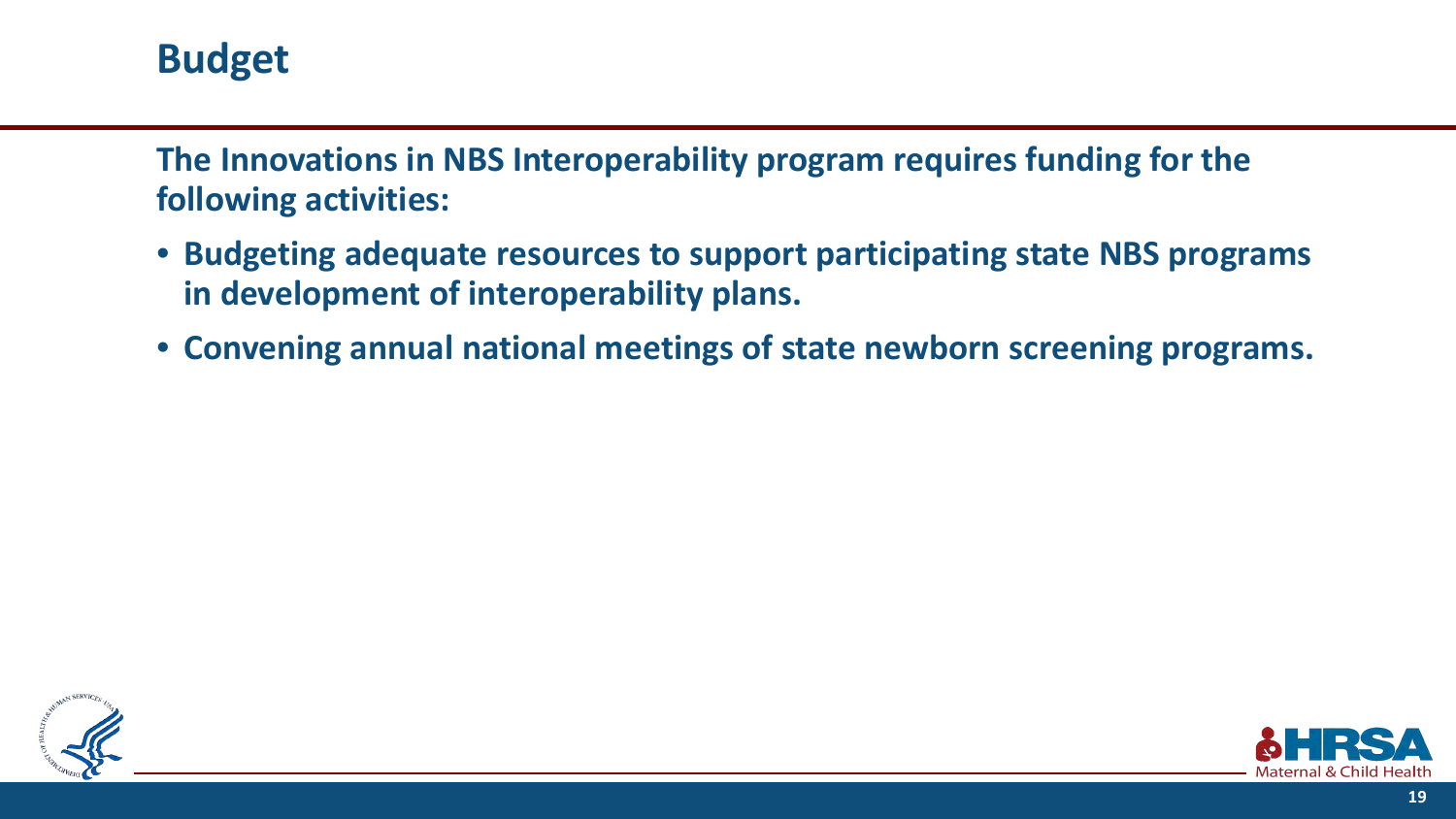#### **Funding Restrictions**

**Funds under this notice may not be used for the following purposes:**

- **1. Providing cash payments to or on behalf of affected individuals.**
- **2. Providing inpatient services.**
- **3. Purchasing land or making capital improvements to property.**
- **4. Providing for proprietary research or training.**



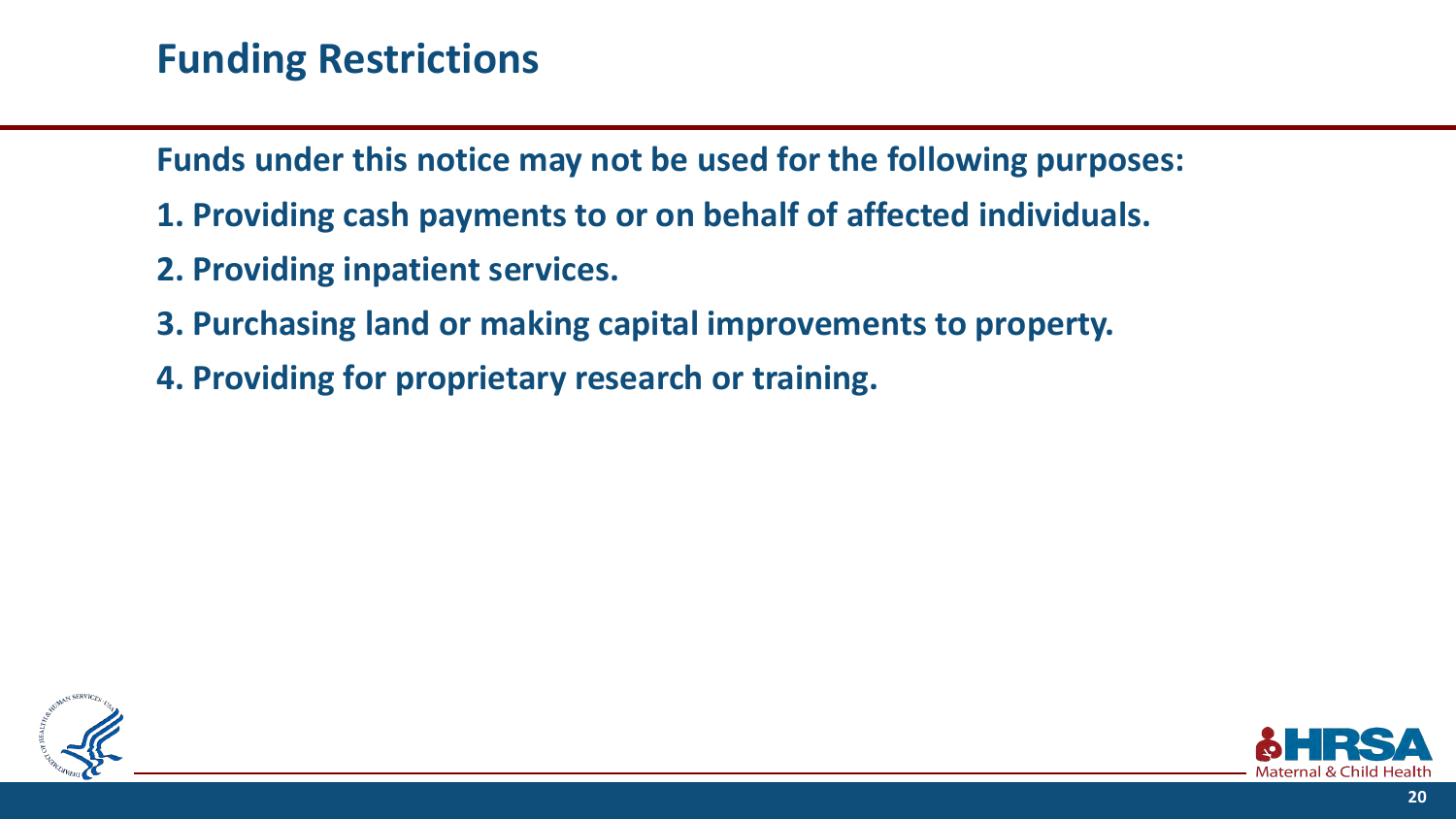- The applicant must propose a financial system that meets these objectives:
	- Account for all funds approved and disbursed;
	- Provide funds in a timely manner to approved living donor applicants;
	- Assure funds are used for the authorized purpose; and
	- Maintain transaction records for third party audits.



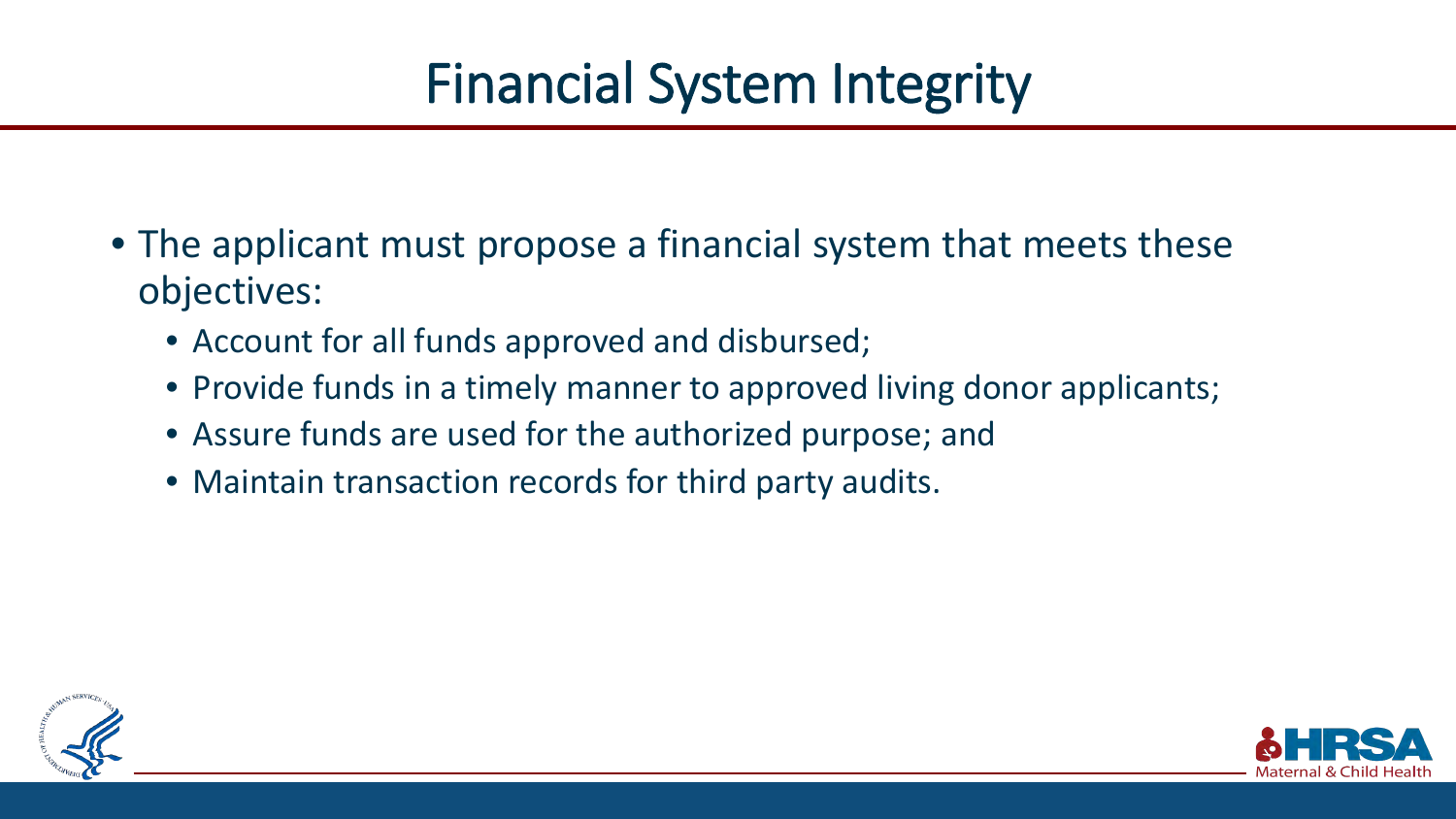# **Tips and Reminders**

- Total Award Amount \$1,300,000
- The Indirect Cost Agreement should be included with your application. If you do not have an IDC Agreement you can use the De Minimis Rate of 10% if you have never negotiated a rate with the Division of Cost Allocation (please indicate you are using the De Minimis Rate in your budget narrative).
- Applicants must completely breakdown all costs in the Budget Narrative and costs must correspond with the 424A.



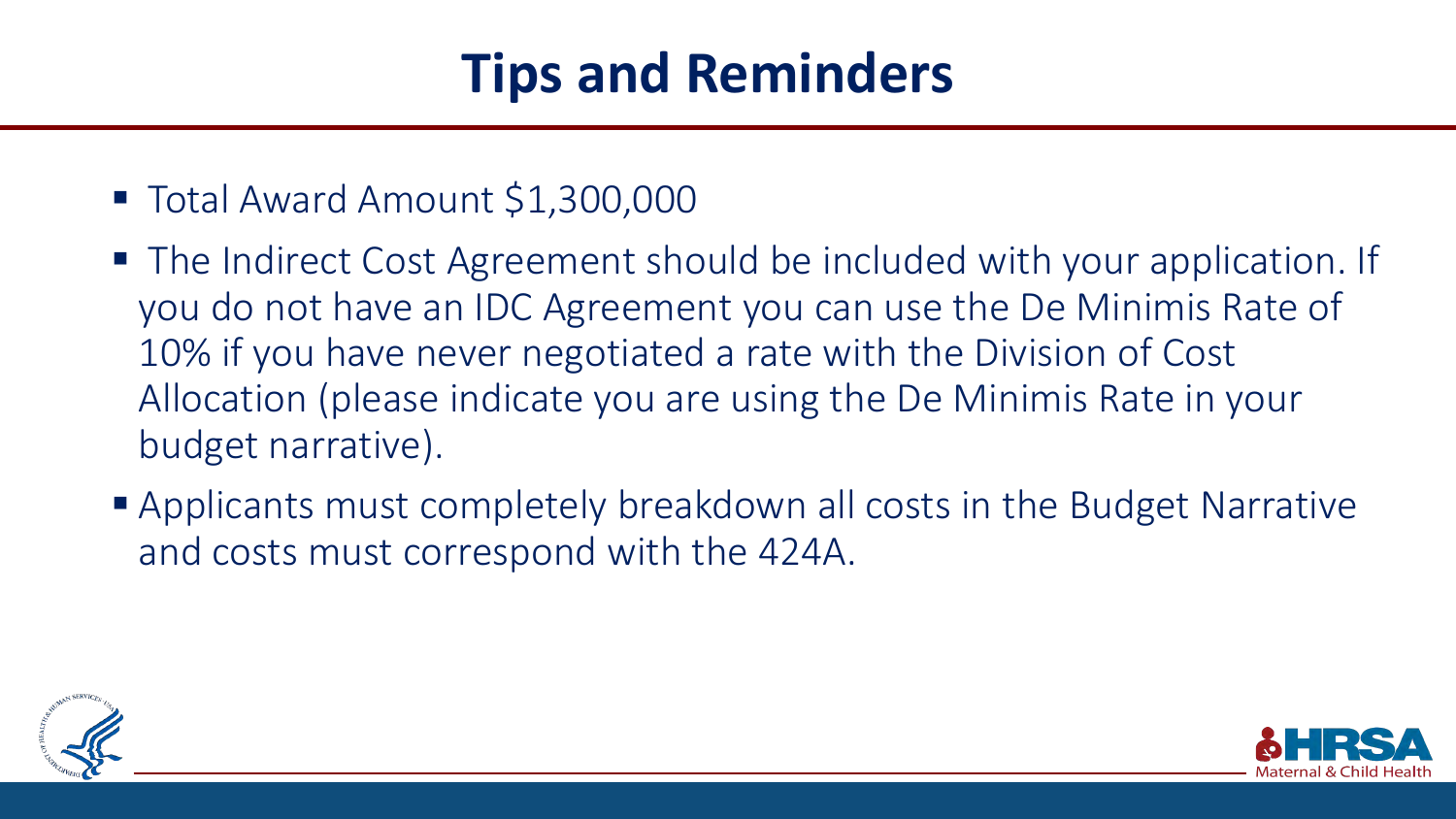# Tips and Reminders Continued

#### Budget Tips from a Grants Perspective:

Personnel-Personnel budget justification must include the name each person, their role and responsibilities, the specific amount of funds requested for their salary and the percentage of time each person will devote to the project.

• Note the Salary Cap is \$197,300

Fringe Benefits- You must include the means by which these fringe benefits were calculated and what is included in the fringe benefits.

Travel-Travel expenses can be divided by Local and Long Distance.

For Local travel, the mileage rate, number of miles, reason for the travel, estimated number of staff members attending the meetings, and other transportation or meeting related expenses must be explained and justified for each anticipated travel event planned.

For Long Distance travel break down expenses as listed above plus include any additional meeting expenses (hotel/airfare, etc).



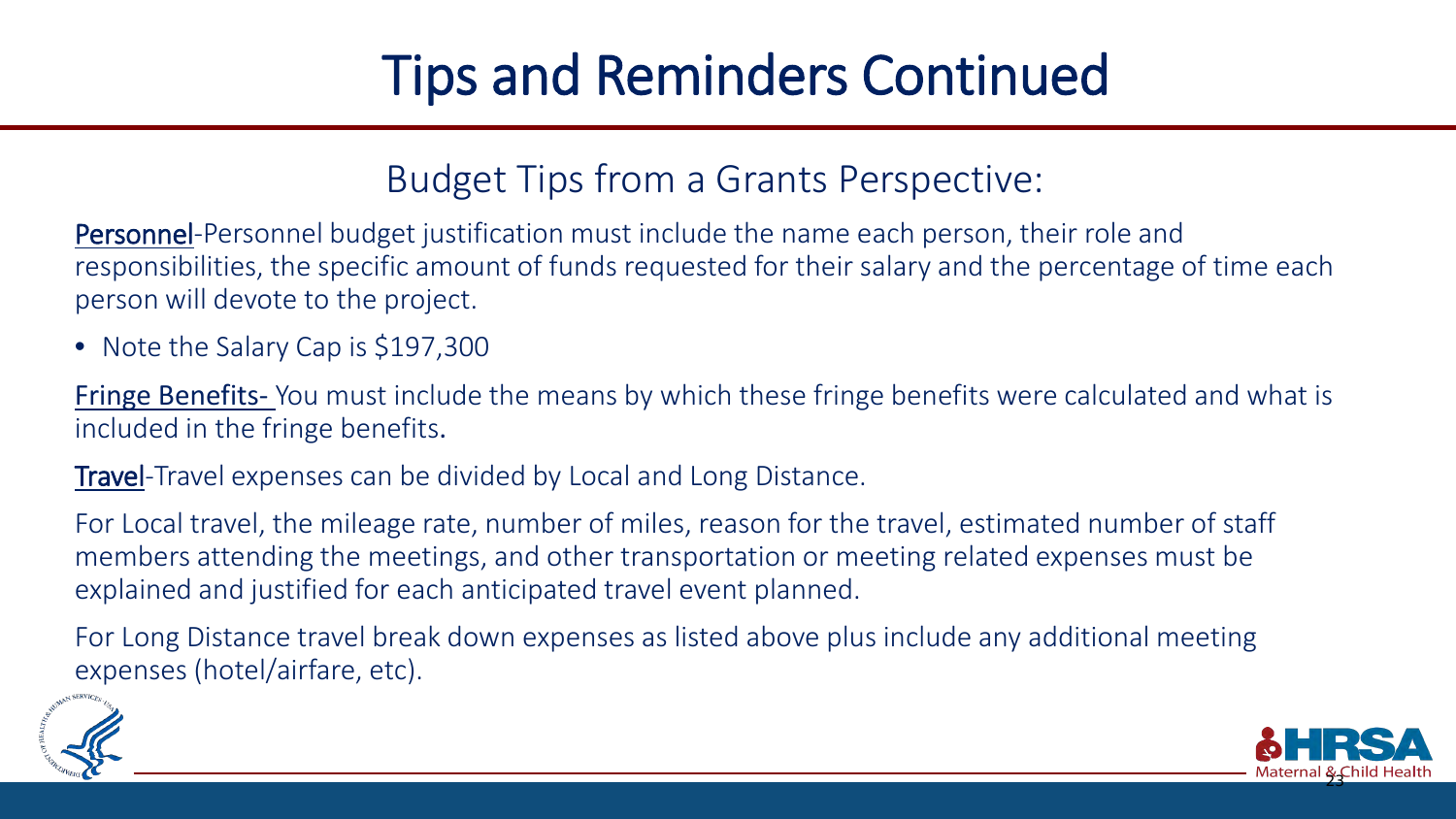# Tips and Reminders Continued

Equipment- Is tangible, non-expendible property charged directly to an award having a useful life of more than one year and an acquisition value of \$5,000 or more per unit or whatever value your organizations capitalizes equipment.

Each item of equipment requested must have its specific cost per unit listed and its need explained/justified.

Supplies-All tangible personal property other than equipment. Examples of supplies are office supplies, printed materials, and educational materials. Each item being requested in supplies must have its specific cost listed and its need explained/justified.

Contractual-Each contractual agreement must have a detailed explanation and associated cost for the item or service in the budget. Note, Federal Procurement Guidelines must be followed on all goods and services purchased with federal funds.

**Other-** Each item or service being requested in the Other budget category must have its specific cost listed and the need explained/justified.



Indirects- Please remember to include your rate agreement or indicate in the budget narrative you are claiming the De Minimis Rate.

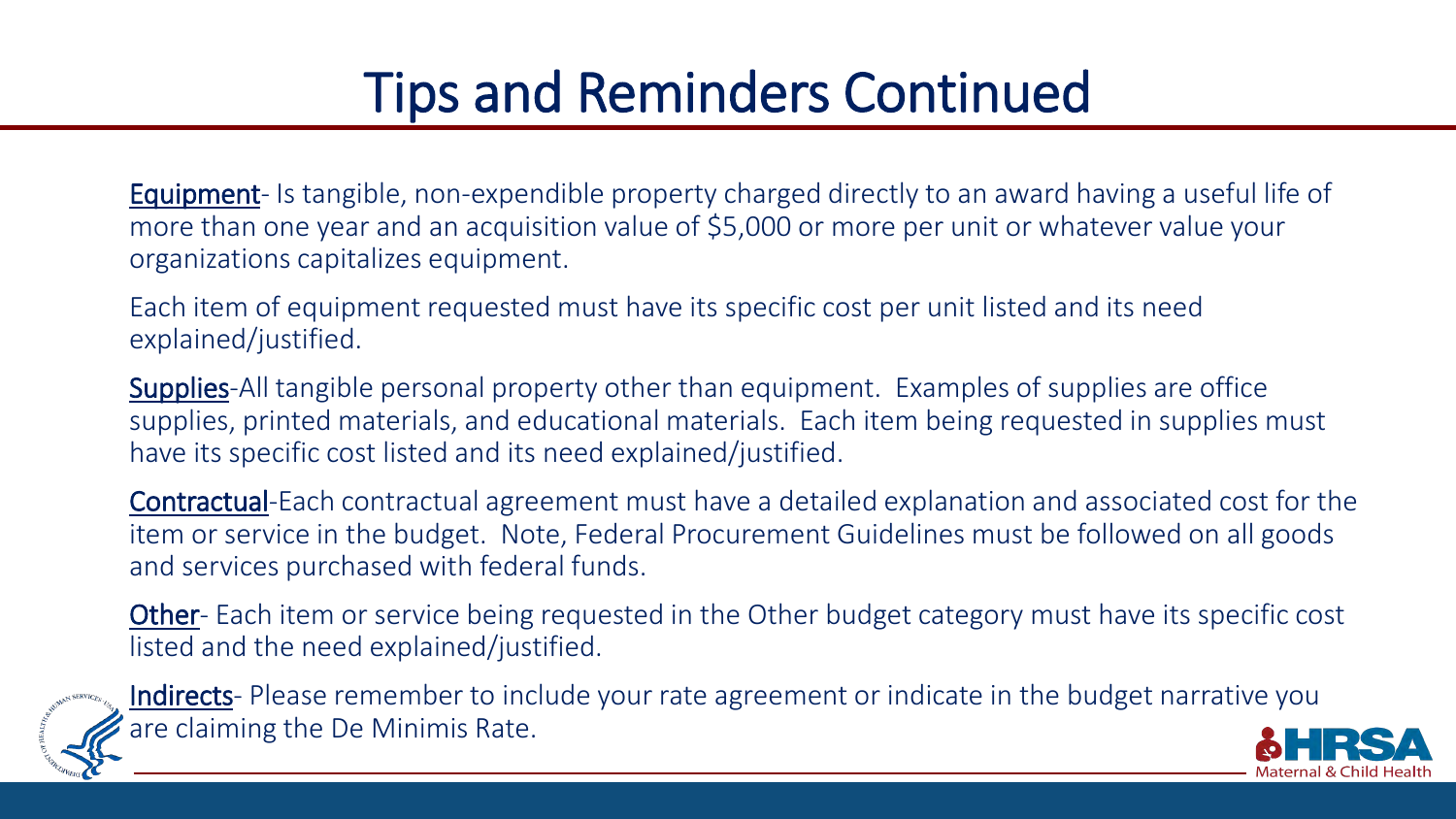#### **Review Criteria**

- **Need (10 points)**
- **Response (35 points)** 
	- **Methodology (20 points)**
	- **Work plan (10 points)**
	- **Resolution of Challenges (5 points)**
- **Evaluative Measures (20 points)**
- **Impact (10 points)**
- **Resources/Capabilities (15 points)**
- **Support Requested (10 points)**

**Application review information can be found on pages 16-20 of NOFO.**



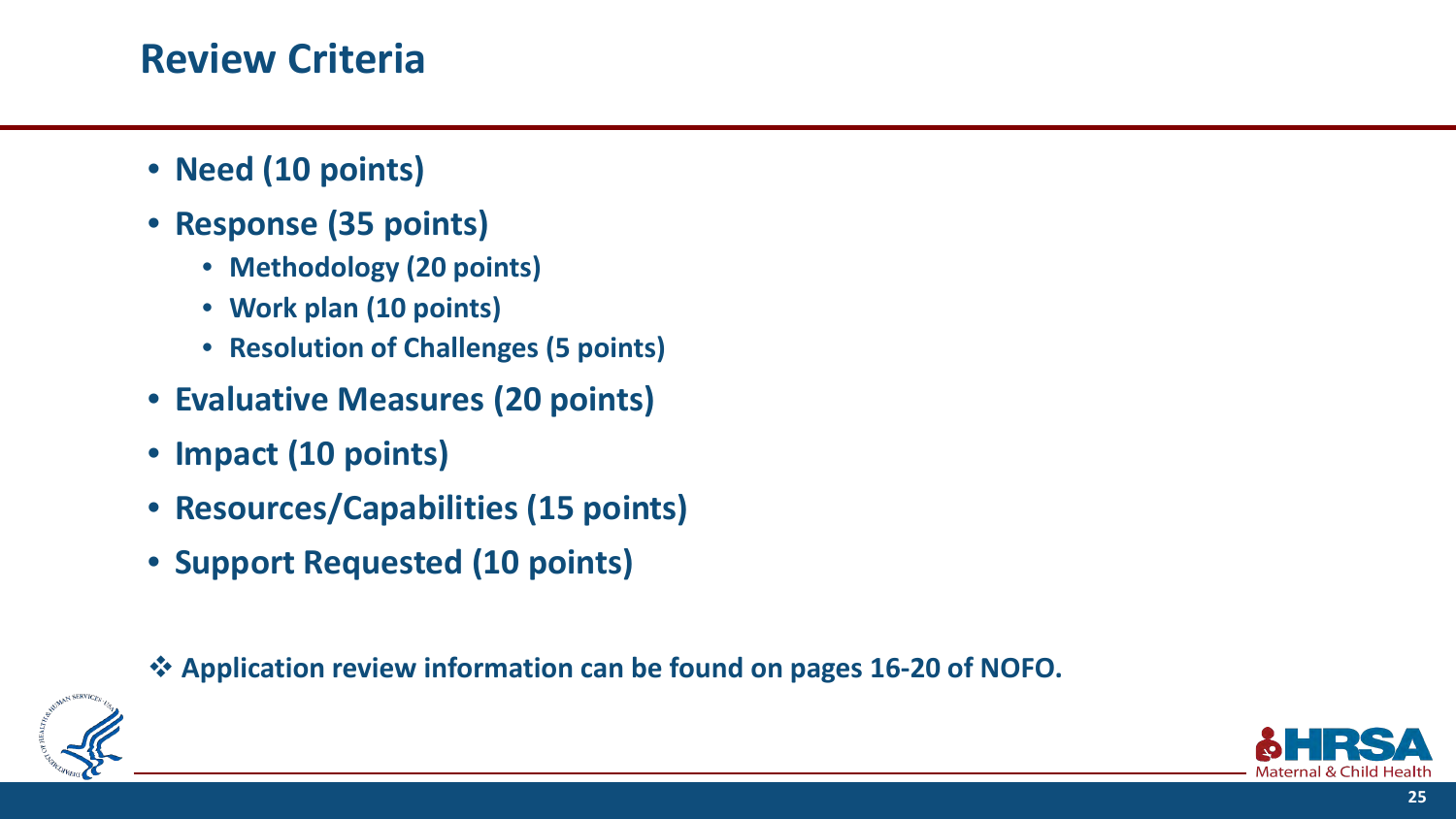### **How to apply**

- **Register in three different systems**
- **SF-424 Application Guide, pages 10-12**

| <b>System</b>                                             | <b>Purpose</b>                                                                                                                            | <b>Website</b>                 |
|-----------------------------------------------------------|-------------------------------------------------------------------------------------------------------------------------------------------|--------------------------------|
| Obtain a Data<br><b>Universal Number</b><br>System (DUNS) | Unique 9-digit number that identifies an<br>organization; adopted by the Federal<br>Government to track how grant money is<br>distributed | http://fedgov.dnb.com/webform/ |
| Register with System<br>for Award<br>Management (SAM)     | Central repository for organizations<br>doing business with the Federal<br>Government; designate E-Biz POC                                | https://www.sam.gov            |
| Create a Grants.gov<br>Account                            | Apply for grants online                                                                                                                   | http://www.grants.gov/         |



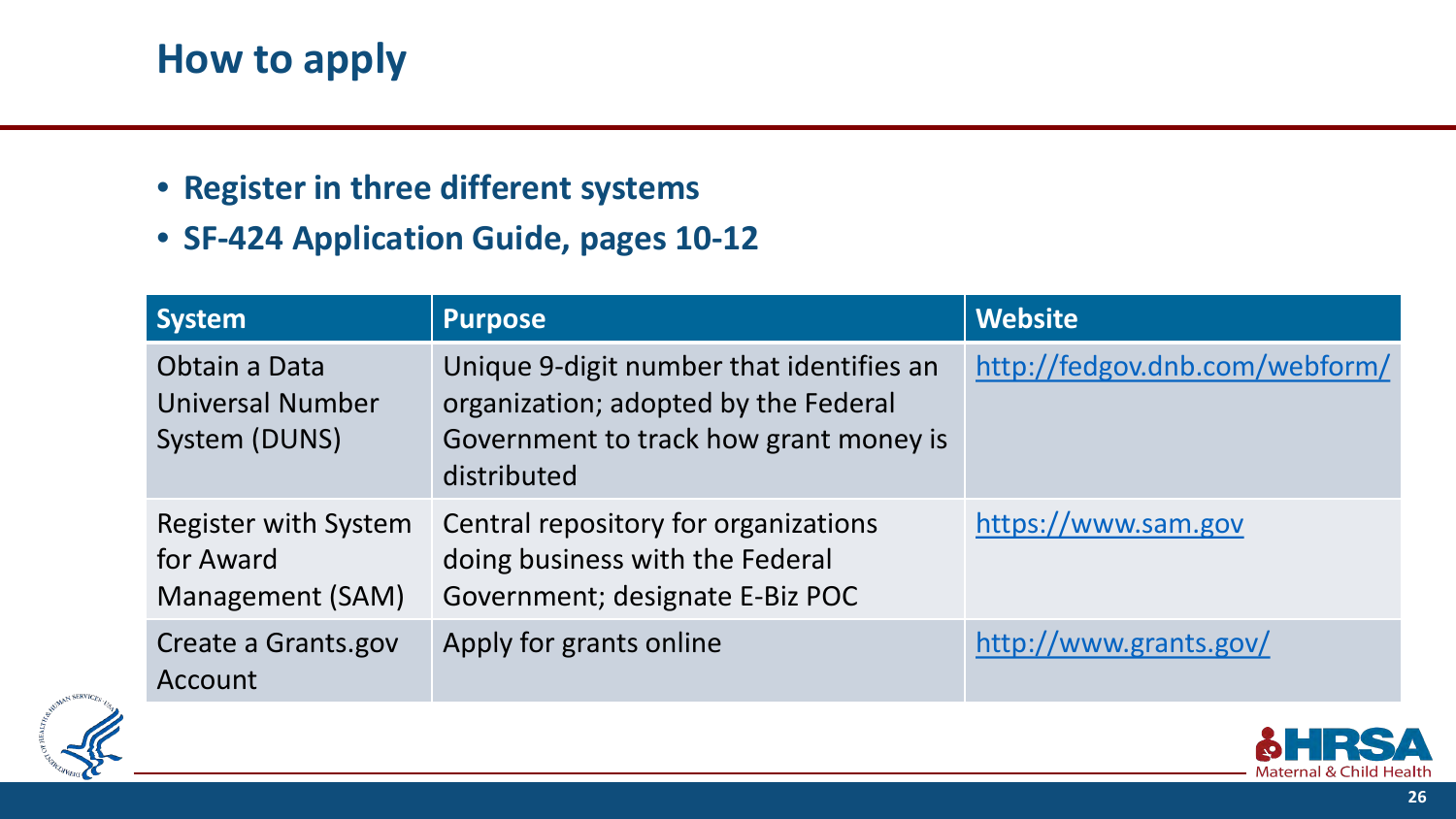### **Submit application in grants.gov**

**SF-424 Application Guide, pages 13-15**

**Create, Complete, and Submit a Workspace Package in grants.gov**

- **Sign and Submit**
- **Grants.gov Tracking Number**

 **HRSA suggests submitting applications to Grants.gov at least 3 calendar days before the deadline to allow for any unforeseen circumstances!**



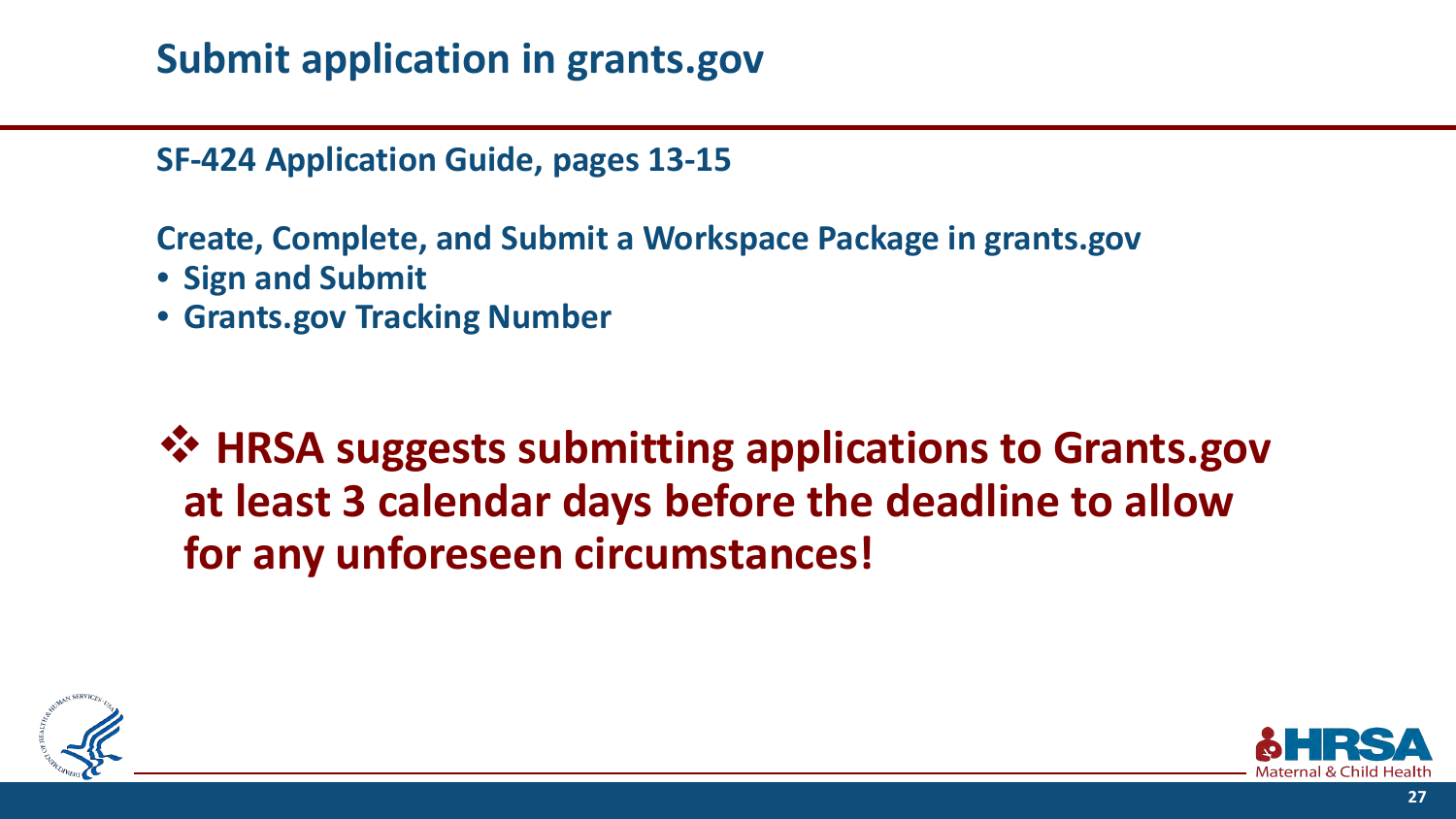## **Application Planning**

- **Where should you begin?**
	- **Check registrations in DUNS, SAM, and grants.gov!**
	- **Have you read the NOFO carefully and completely?**
	- **Is your organization eligible to apply?**
	- **Does your organization have the technical expertise, the personnel, and the financial capacity to implement the project?**
	- **Are your stakeholders supportive?**
	- **Is your organization prepared to implement the project within the budget proposed?**
	- **[How to Prepare Your Application](https://www.hrsa.gov/grants/apply-for-a-grant/prepare-your-application)**



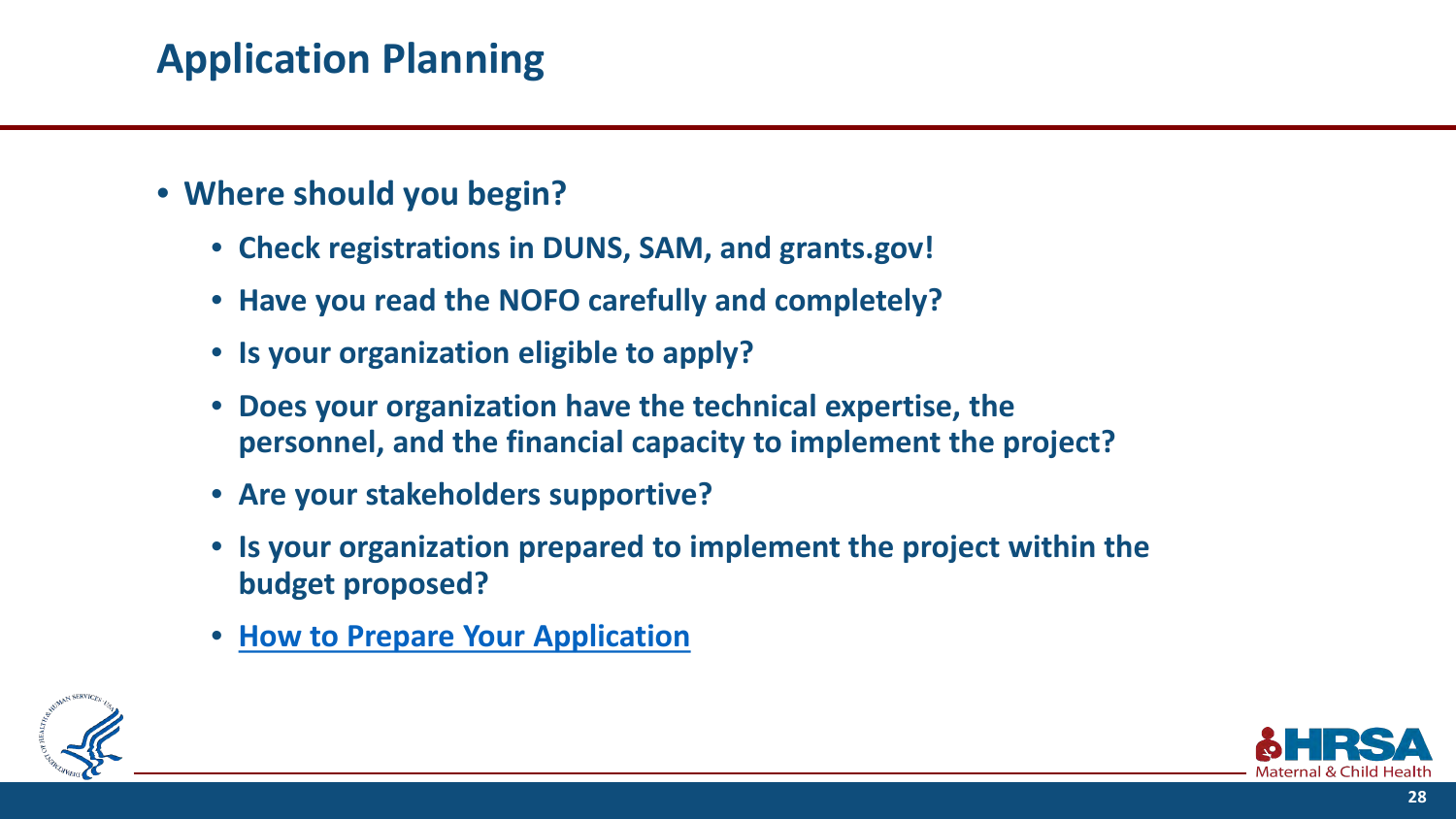## **Tips for Writing a Strong Application**

- **Goals and objectives** 
	- **Define them clearly**
	- **Be specific**
- **Need** 
	- **The need for the service or activity that the grant will support**
	- **Your organization's track record in fulfilling that need**
- **Response and impact**
	- **Show how you plan to achieve the program's purpose**
	- **Include supporting data whenever possible**
- **Resources and capabilities** 
	- **Elaborate on your organization's knowledge, staffing, and fiscal stability**
	- **Explain how these ensure you can carry out your proposal and meet the goals of the program**
- **Budget** 
	- **A realistic plan that matches your goals and objectives**
	- **Include a narrative that justifies the costs**



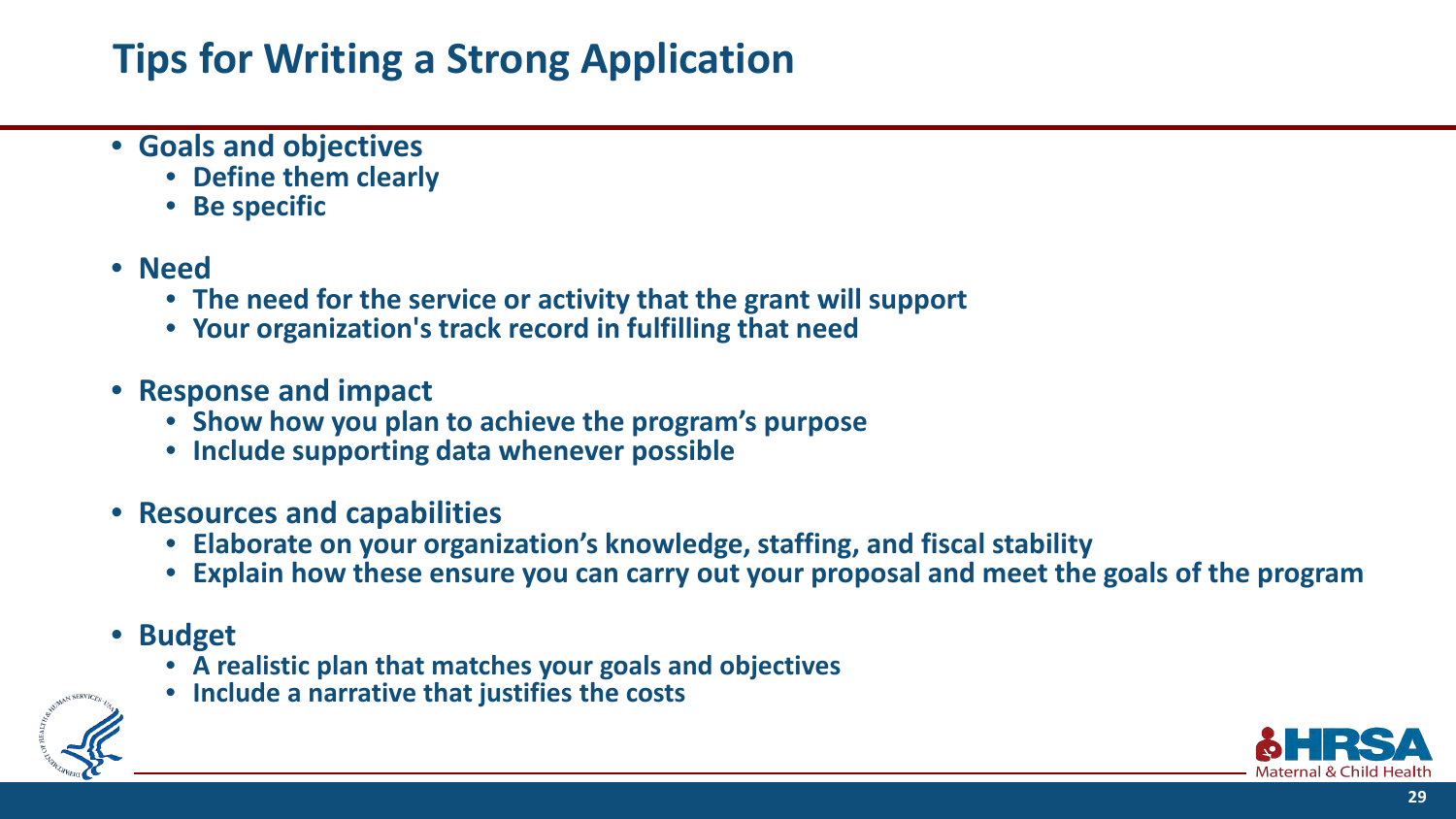## **Top Tips for Applying**

- **1. Start preparing the application early.**
- **2. Follow the instructions in the NOFO carefully.**
- **3. Keep your audience in mind.**
- **4. Be brief, concise, and clear.**
- **5. Be organized and logical.**
- **6. Show evidence of fiscal stability and sound fiscal management.**
- **7. Attend to technical details.**
- **8. Be careful when using attachments.**
- **9. Proofread and review the application to ensure accuracy and completion.**
- **10. Submit all information at the same time.**



**HRSA Website: Apply for a Grant,<https://www.hrsa.gov/grants/apply-for-a-grant>**

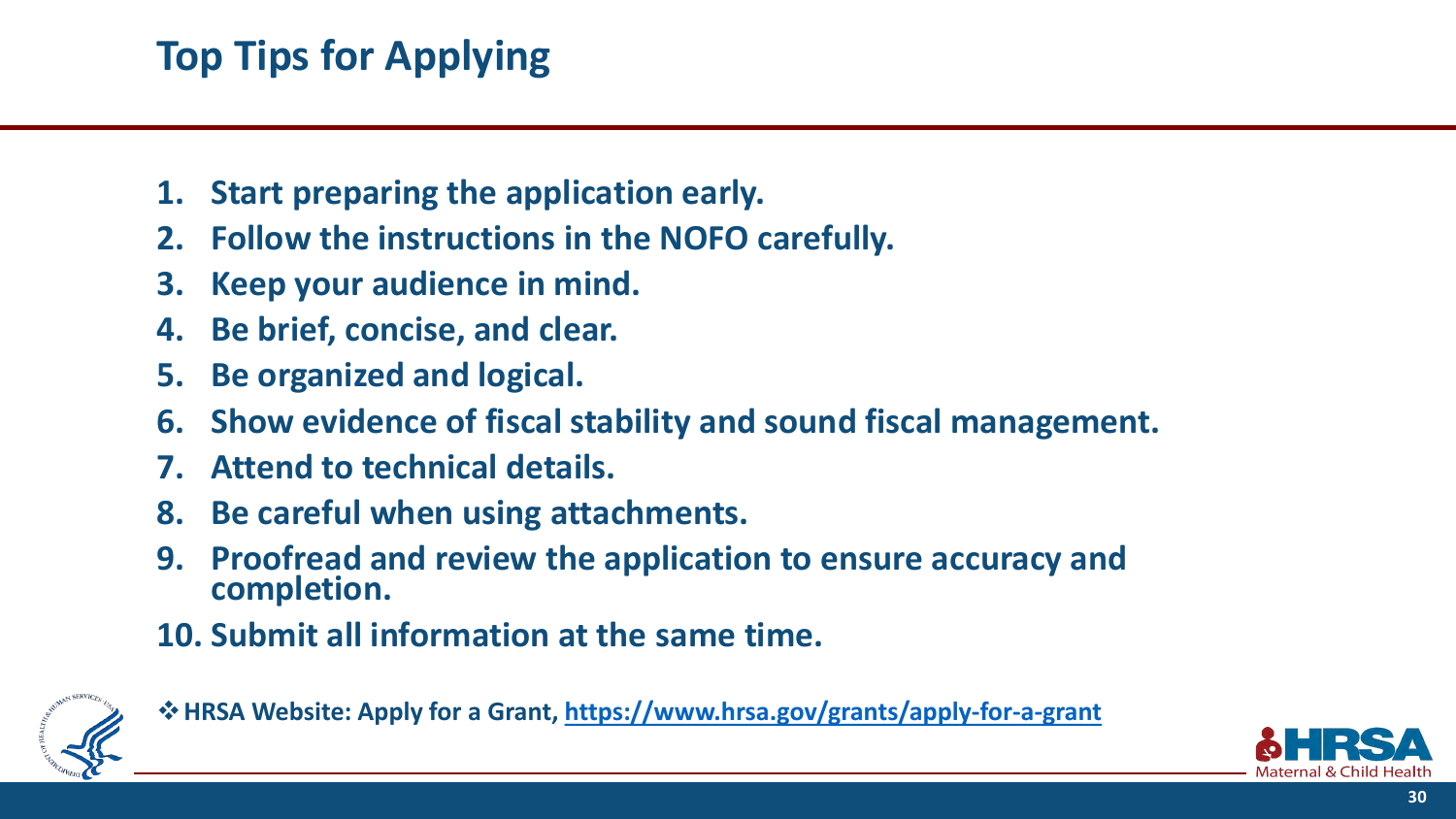#### **Programmatic questions:**

- **Ann Ferrero**
- **Project Officer**
- **Email: [aferrero@hrsa.gov](mailto:aferrero@hrsa.gov)**
- **Phone: 301-443-3999**

#### **Budget/Fiscal questions:**

- **Kaleema Ameen**
- **Grants Management Specialist**
- **Email: [kameen@hrsa.gov](mailto:kameen@hrsa.gov)**
- **Phone: 301-443-7061**